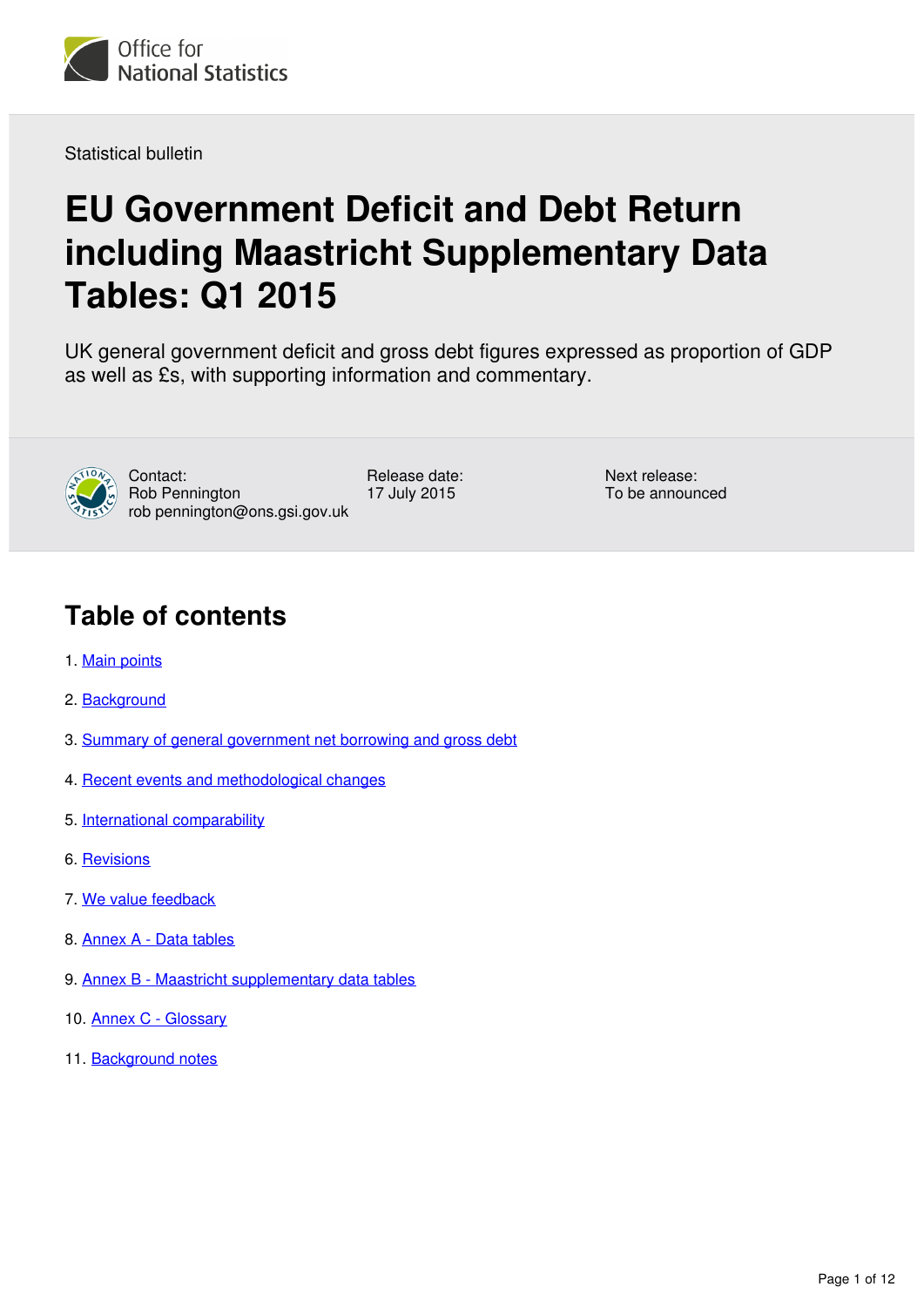# <span id="page-1-0"></span>**1. Main points**

- General government net borrowing (or deficit) was £93.4 billion in the financial year ending March 2015 (5.2% of Gross Domestic Product (GDP)), a decrease of £8.2 billion compared with the financial year ending March 2014.
- General government gross debt was £1,600 billion at the end of the financial year ending March 2015 (88.5% of GDP), an increase of £78.9 billion compared to the end of the financial year ending March 2014.
- This release is fully consistent with the latest data transmission on UK deficit (or net borrowing) and debt that the UK and other European Union (EU) Member States are required to report quarterly to the European Commission.
- The figures for 1997 onwards in this bulletin are fully consistent with the data published in the Public Sector Finances bulletin of 19 June 2015.

# <span id="page-1-1"></span>**2. Background**

The EU Government Deficit and Debt statistical bulletin is published quarterly in January, April, July and October each year, to coincide with when the UK and other European Union (EU) Member States are required to report on their deficit (or net borrowing) and debt to the European Commission.

Article 126 of the Treaty on the Functioning of the European Union (EU) obliges member states to avoid excessive budgetary deficits. The Protocol on the Excessive Deficit Procedure, annexed to the Maastricht Treaty, defines two criteria and reference values with which Member States' governments should comply. These are:

- a deficit (net borrowing) to Gross Domestic Product (GDP) ratio of 3%
- a debt to GDP ratio of 60%

The deficit is a measure of how much the government has to borrow to cover its expenditure once revenue has been netted off, for this reason it is also known as net borrowing. The monetary values quoted are in current prices, that is, they represent the price of borrowing in the year to which they relate without any adjustments for inflation. Thus for comparisons over time the figures as a percentage of GDP (also measured in current prices) are used to provide a comparable time series.

The source data, and therefore the debt and deficit figures published in this bulletin (for the time period 1997 onwards), are the same as those published in the **[Public Sector Finances, May 2015](http://www.ons.gov.uk/ons/rel/psa/public-sector-finances/may-2015/stb-psf-may-2015.html)** statistical bulletin published on 19 June 2015. Although the Public Sector Finances bulletin now includes general government (or Maastricht) debt and deficit figures there are two key differences between the main borrowing and debt measures published in the Public Sector Finances and the deficit and debt figures published in this bulletin:

- 1. this bulletin includes only debt and deficit recorded to central and local government, whereas the UK Public Sector Finances' measures also include the debt and deficit of other public sector bodies
- 2. this bulletin reports gross debt, that is the financial liabilities of central and local government, whereas the Public Sector Finances' headline measure is net debt, that is the financial liabilities minus liquid assets (i.e. official reserve assets and other cash or cash-like assets)

# <span id="page-1-2"></span>**3. Summary of general government net borrowing and gross debt**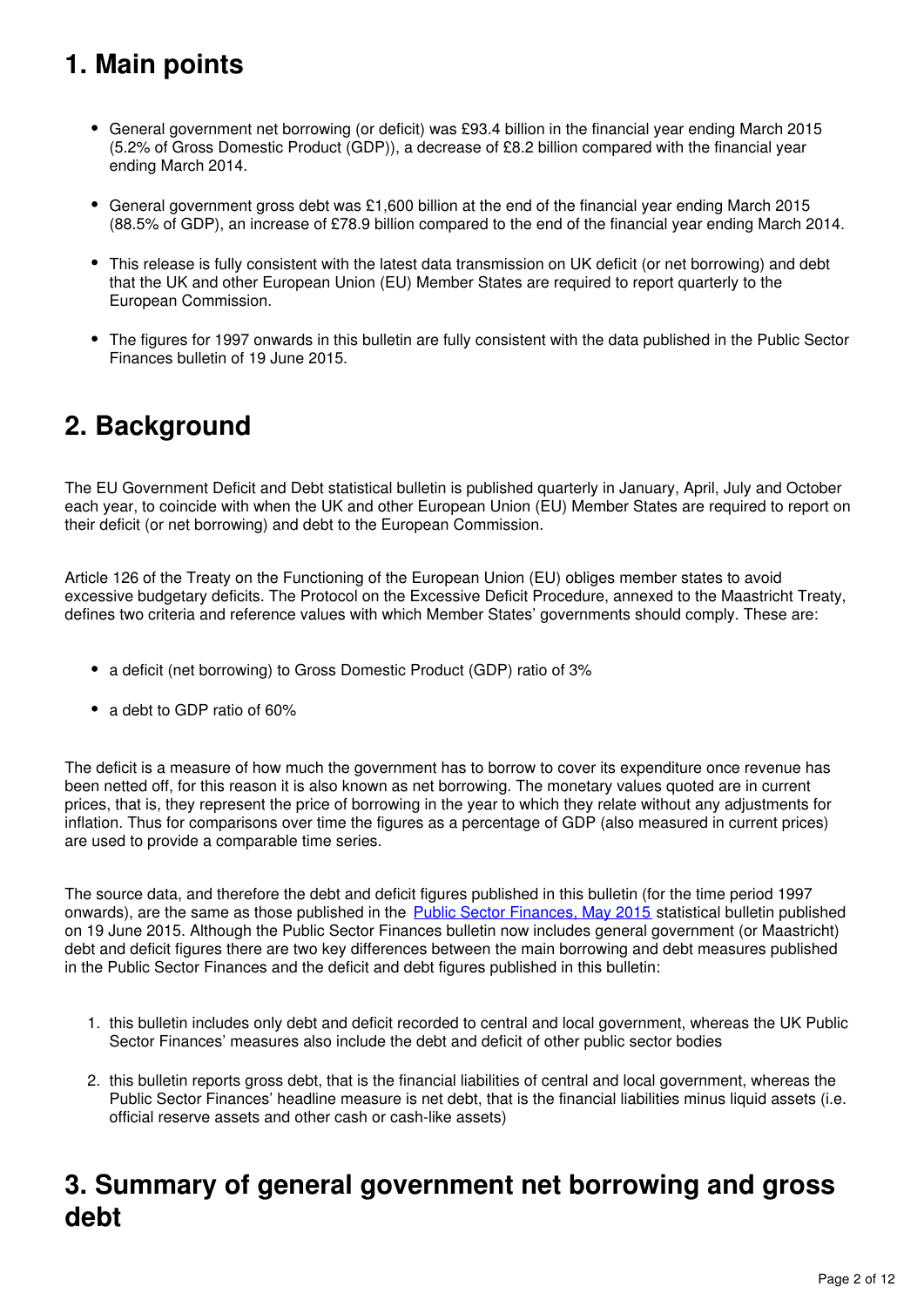This section provides the latest headline data for deficit (net borrowing) and debt, and supporting information.

The [Public Sector Finances, May 2015](http://www.ons.gov.uk/ons/rel/psa/public-sector-finances/may-2015/stb-psf-may-2015.html) statistical bulletin published estimates for the headline measures of general government net borrowing and general government gross debt on 19 June 2015. This bulletin provides further information of these estimates and presents them in the context of the European Union (EU) requirements.

Table 1 shows the headline measures on a financial year and calendar year basis both as £ billion values and as a percentage of Gross Domestic Product (GDP).

#### **Table 1: Government Deficit and Debt**

| Financial years                                  | 2007<br>/08 | 2008<br>/09 | 2009<br>/10 | 2010<br>/11 | 2011<br>/12          | 2012<br>/13 | 2013<br>/14                                     | 2014<br>$/15^{1}$ |
|--------------------------------------------------|-------------|-------------|-------------|-------------|----------------------|-------------|-------------------------------------------------|-------------------|
|                                                  |             |             |             |             |                      |             |                                                 |                   |
| General government deficit £bn                   | 45.8        | 103.1       | 163.3       | 144.0       | 124.7                | 126.0       | 101.6                                           | 93.4              |
| as a percentage of GDP                           | 3.1         | 6.9         | 10.9        | 9.1         | 7.7                  | 7.6         | 5.9                                             | 5.2               |
| General government debt at nominal values<br>£bn | 640.7       |             |             |             |                      |             | 823.3 1073.8 1212.1 1345.2 1420.6 1521.2 1600.0 |                   |
| as a percentage of GDP                           | 42.8        | 54.8        | 71.5        | 76.9        | 82.6                 | 85.4        | 87.8                                            | 88.5              |
| Calendar years                                   | 2007        | 2008        | 2009        | 2010        | 2011                 | 2012        | 2013                                            | 2014              |
| General government deficit £bn                   | 44.5        | 77.6        | 160.4       | 150.8       | 123.5                | 137.6       | 98.3                                            | 103.2             |
| as a percentage of GDP                           | 3.0         | 5.1         | 10.8        | 9.7         | 7.6                  | 8.3         | 5.7                                             | 5.8               |
| General government debt at nominal values<br>£bn | 646.2       | 786.3       | 975.3       |             | 1190.4 1323.7 1420.6 |             | 1495.7                                          | 1600.9            |
| as a percentage of GDP                           | 43.6        | 51.8        | 65.8        | 76.4        | 81.8                 | 85.8        | 87.3                                            | 89.3              |

Source: Office for National Statistics

Notes:

1. 2014/15 refers to the financial year ending March 2015.

### **General government net borrowing**

In the financial year ending 2015, the UK government deficit (net borrowing) was £93.4 billion (5.2% of GDP). This represents a decrease of £8.2 billion since the financial year ending 2014, and is the lowest value since the financial year ending 2008 when it was £45.8 billion (3.1% of GDP).

Although deficit has been above the Maastricht reference value (of 3.0%) since 2008, the financial year ending 2015 is the fifth annual reduction in net borrowing as a proportion of GDP since the financial year ending 2010 when it was 10.9%.

In the calendar year 2014, the UK government deficit (net borrowing) was £103.2 billion (5.8% of GDP). This represents an increase of £4.9 billion since 2013. However, cash transfers from the Asset Purchase Facility reduced the deficit by £18.6 billion in 2013 and only £8.7 billion in 2014. If these cash transfers are excluded then the deficit in the calendar year 2014 was £5.0 billion lower than 2013.

The long term general government net borrowing as a percentage of GDP is illustrated in Figure 1.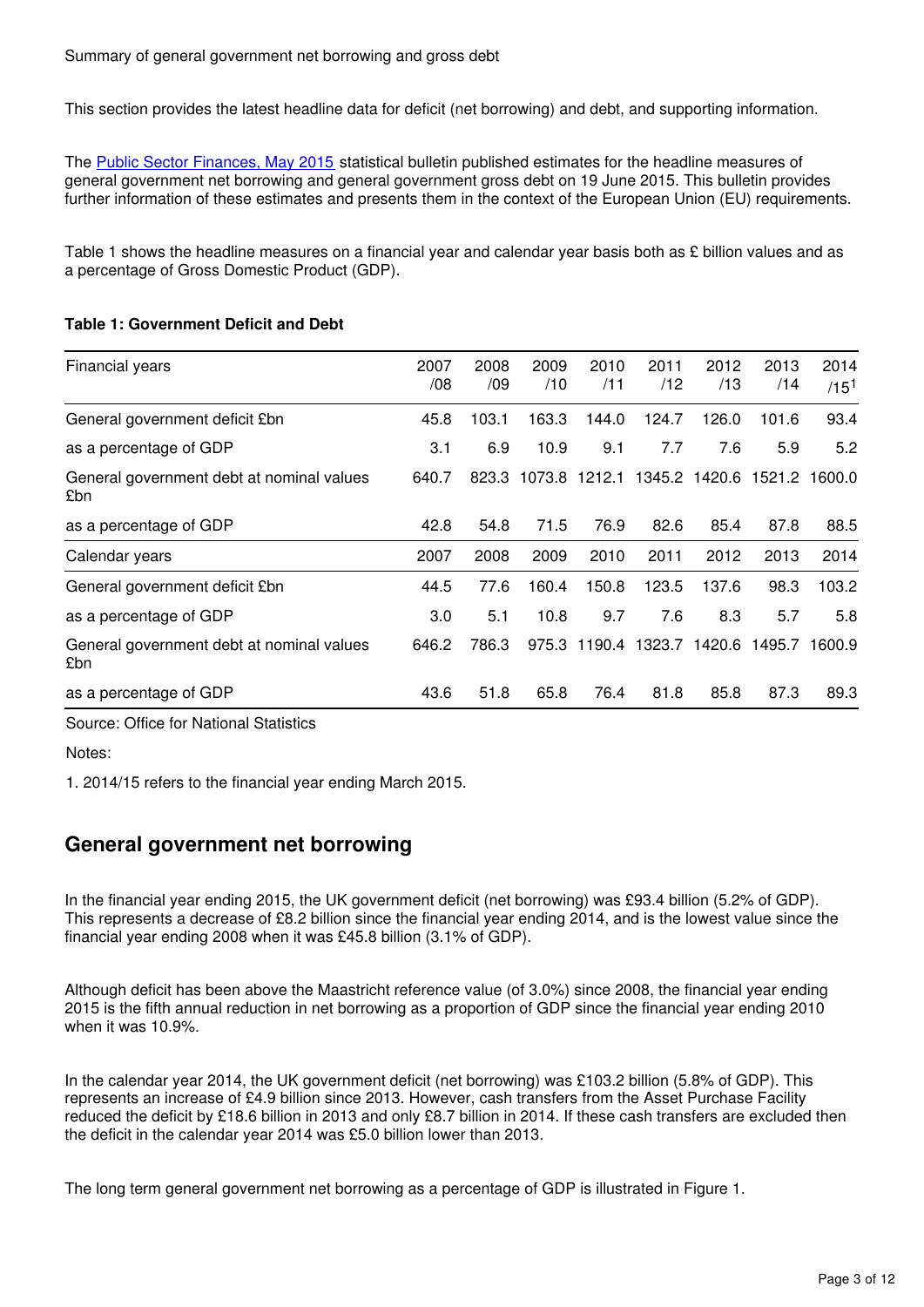

### **Figure 1: General government net borrowing ('deficit') as a percentage of GDP**

### **Source: Office for National Statistics**

### **Notes:**

- 1. GDP = Gross Domestic Product
- 2. 2014/15 refers to the financial year ending March 2015

### **General government gross debt**

At the end of the financial year ending 2015, UK government gross debt was £1,600.0 billion (88.5% of GDP). As a proportion of GDP, this is the 12th consecutive annual increase. The general government gross debt first exceeded the 60% Maastricht (Excessive Deficit) reference value in the financial year ending 2010 when it was £1,073.8 billion (71.5% of GDP).

At the end of the calendar year 2014, UK government gross debt was £1,600.9 billion (89.3% of GDP). This represents an increase of £105.2 billion since the end of 2013.

The long term general government gross debt as a percentage of GDP is illustrated in Figure 2.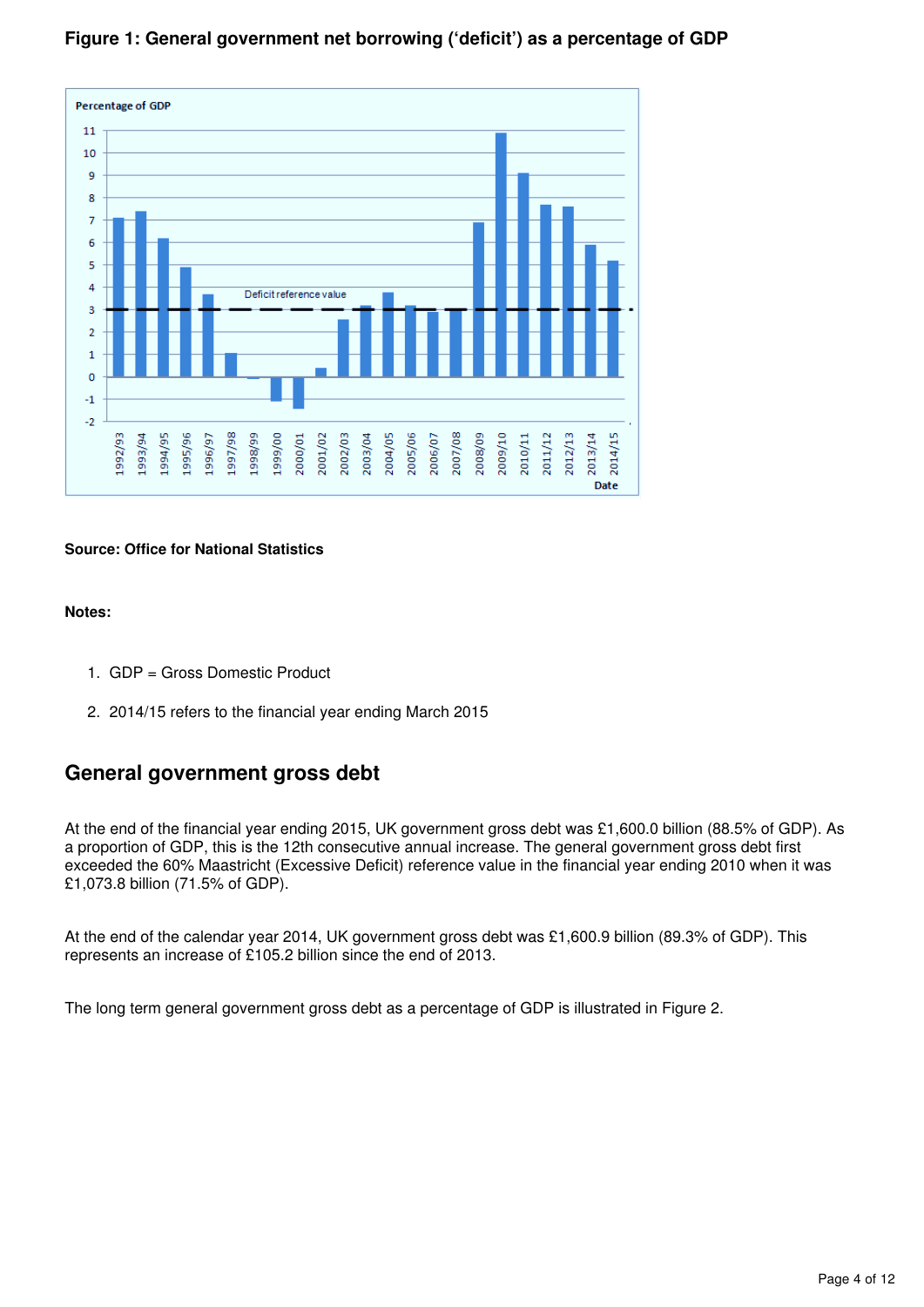

### **Figure 2: General government gross debt as a percentage of GDP**

### **Source: Office for National Statistics**

**Notes:**

- 1. GDP = Gross Domestic Product
- 2. 2014/15 refers to the financial year ending March 2015.

# <span id="page-4-0"></span>**4. Recent events and methodological changes**

### **Foreign Exchange Trading Fines**

A number of UK banks were fined in November 2014 by the [Financial Conduct Authority \(FCA\)](http://www.fca.org.uk/firms/being-regulated/enforcement/fines) for failures in their foreign currency operations. The fines amounted to £1.1 billion and these are included in Government receipts, and reduce the deficit (net borrowing) in the financial year ending 2015.

### **Multilateral Development Banks**

The UK Government subscribes to international institutions that provide loans for economic and social development activities in developing countries. These institutions are referred to as multilateral development banks; examples are the International Development Agency (IDA), the European Bank for Reconstruction and Development (EBRD) and the African Development Banks (AfDB).

In this report, the treatment of UK Government subscriptions to the IDA has changed to record them as capital transfers (which impact net borrowing) instead of the previous treatment as equity injections (which don't affect net borrowing). The impact of this change is to increase net borrowing by £1.1 billion in the financial year ending 2015. All years from 1997 are affected.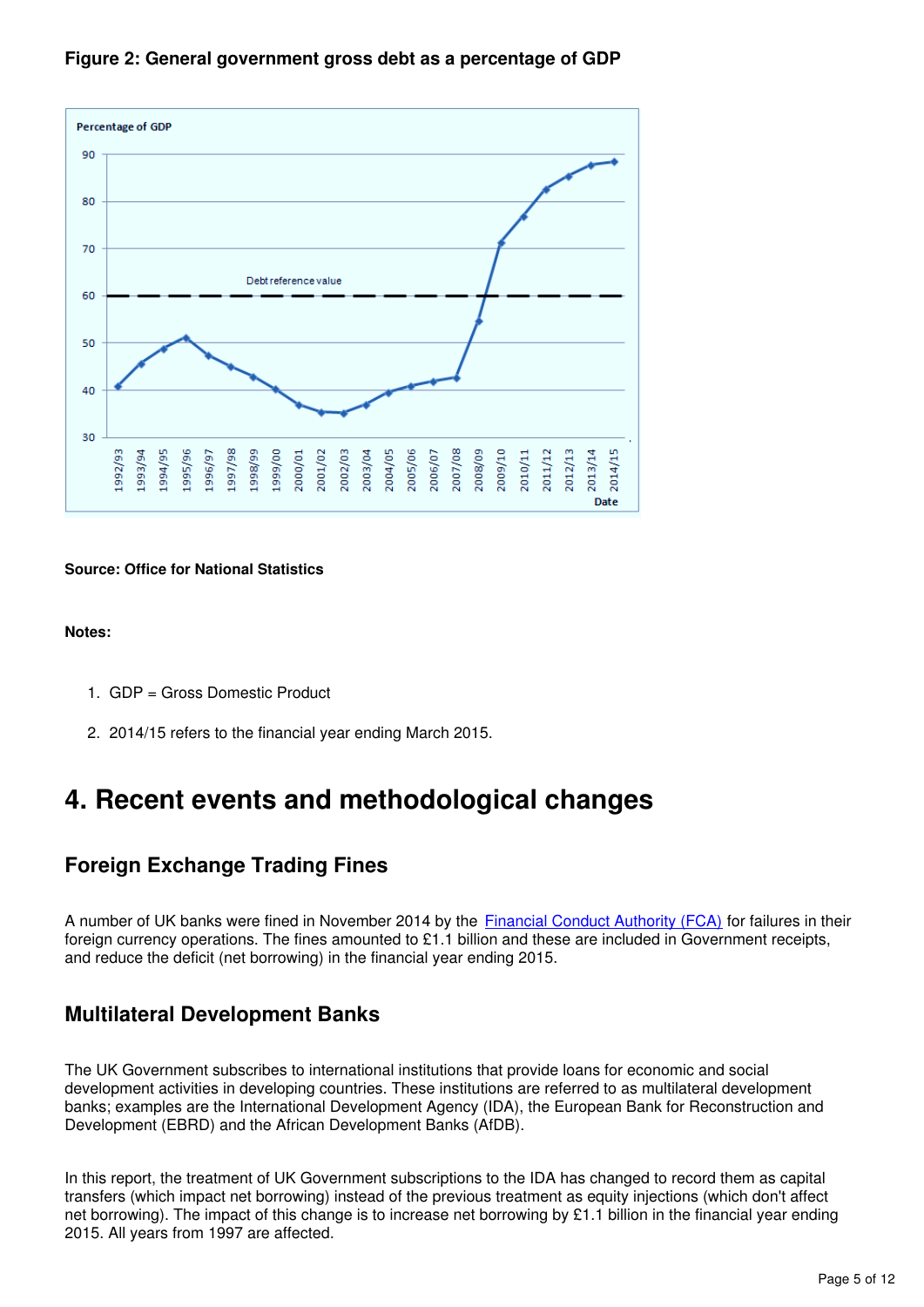Full details of the classification decision underlying this change is available on the ONS website.

# **Bank of England Asset Purchase Facility Fund**

The [Chancellor announced](http://www.ons.gov.uk/ons/external-links/other-government-departments/hmt/hm-treasury--changes-to-cash-management-operations.html) on 9 November 2012 that it had been agreed with the Bank of England to transfer to the Exchequer the excess cash in the Asset Purchase Facility Fund. In line with European guidance (from [Eurostat](http://ec.europa.eu/eurostat/web/government-finance-statistics/methodology/advice-to-member-states) ) the amount of cash that reduces net borrowing is limited by the entrepreneurial income earned by the Bank of England in the previous year.

In the financial year ending 2015 there was a £10.7 billion transfer from the Asset Purchase Facility to HM Treasury, all of which affected net borrowing.

In the financial year ending 2014 there was a £31.1 billion transfer from the Asset Purchase Facility to HM Treasury. The Bank of England entrepreneurial income for the financial year ending 2014 was calculated as £12.8 billion, and this is the amount of Bank of England dividend payments that impacted on net borrowing (although only £12.2 billion of the dividend payments related to the Asset Purchase Facility).

# **Lloyds Banking Group**

On 17 September 2013 the UK Government began selling part of its share holding in Lloyds Banking Group. The sale of the shares does not directly impact on general government net borrowing or general government gross debt because it is purely a financial transaction exchanging equity for cash.

The cash received from the September 2013 sale of the government's 6% stake (at 75p a share) was £3.2 billion.

A further sale was held on the 23/24 March 2014 of a 7.5% stake which raised £4.2 billion.

Following the March 2014 sale of shares Lloyds Banking Group was reclassified from being a public financial corporation to a private financial corporation.

Between December 2014 and March 2015 small ongoing sales of shared have raised a further combined £1.7 billion.

# <span id="page-5-0"></span>**5. International comparability**

Under the Excessive Deficit Procedure, all European Union (EU) Member States report their latest detailed deficit and debt information to the European Commission twice a year. Supporting statistical information, including deficit and debt values, are reported quarterly. Both the biannual and quarterly returns are published by Eurostat (the European statistical agency) [on their website](http://www.ons.gov.uk/ons/external-links/other-government-departments/eurostat/eurostat-press-release.html). The debt figures in this statistical bulletin will be published by Eurostat on 22 July 2015 and the deficit figures in this statistical bulletin will be published by Eurostat on 23 July 2015.

The tables in this bulletin present the UK Government debt and deficit position at the end of both the financial and calendar years. The United Kingdom, uniquely within the European Union, is assessed against the deficit and debt on a UK financial year basis (i.e. April to March). In June 2015, the UK provided to Eurostat first estimates for the financial year ending 2015, and revised estimates for the calendar year 2014 (originally reported in March 2015).

The UK figures may be compared with those of other EU Member States on the [Government Finance Statistics](http://www.ons.gov.uk/ons/external-links/other-government-departments/eurostat/eurostat-press-release.html) section of the Eurostat website.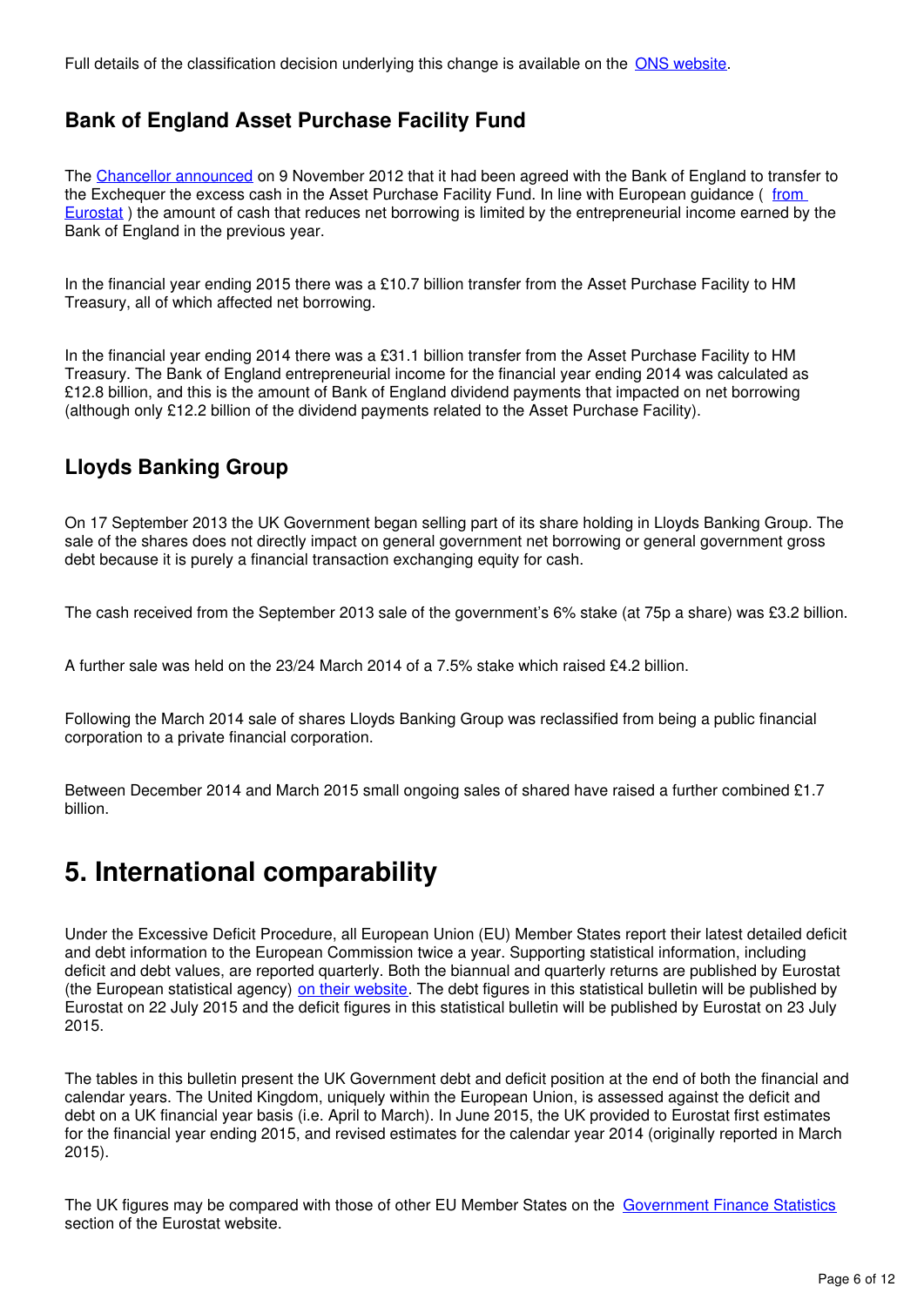The latest UK government deficit and debt figures exceed the reference values set out in the Protocol on the Excessive Deficit Procedure. According to the last deficit and debt figures published on 21 April 2015, 12 Member States had a deficit exceeding the 3% of GDP reference value in 2014, and 16 Member States had gross debts exceeding the 60% of GDP reference value as at the end of 2014.

While the key statistics provided to Eurostat are those of general government consolidated gross debt and general government net borrowing (or deficit), supplementary government finance statistics are also supplied by Member States. A full set of government finance tables provided by the UK to Eurostat in June 2015 are included in this release.

# <span id="page-6-0"></span>**6. Revisions**

Table M8R presents the revisions to key aggregates since the last publication of the EU Government Deficit and Debt Return in April 2015. Revisions to the data are consistent with revisions incorporated within the Public Sector Finances statistical bulletin since March 2014.

These revisions are predominantly due to updated data sources. Key methodological changes that effect data movements are described under 'Recent events and methodological changes'.

# <span id="page-6-1"></span>**7. We value feedback**

The public sector finances can be complex. In order to make sure these important statistics are accessible to all we need users to provide us with feedback on how best to explain concepts and trends in the data. Please contact us at: psa@ons.gsi.gov.uk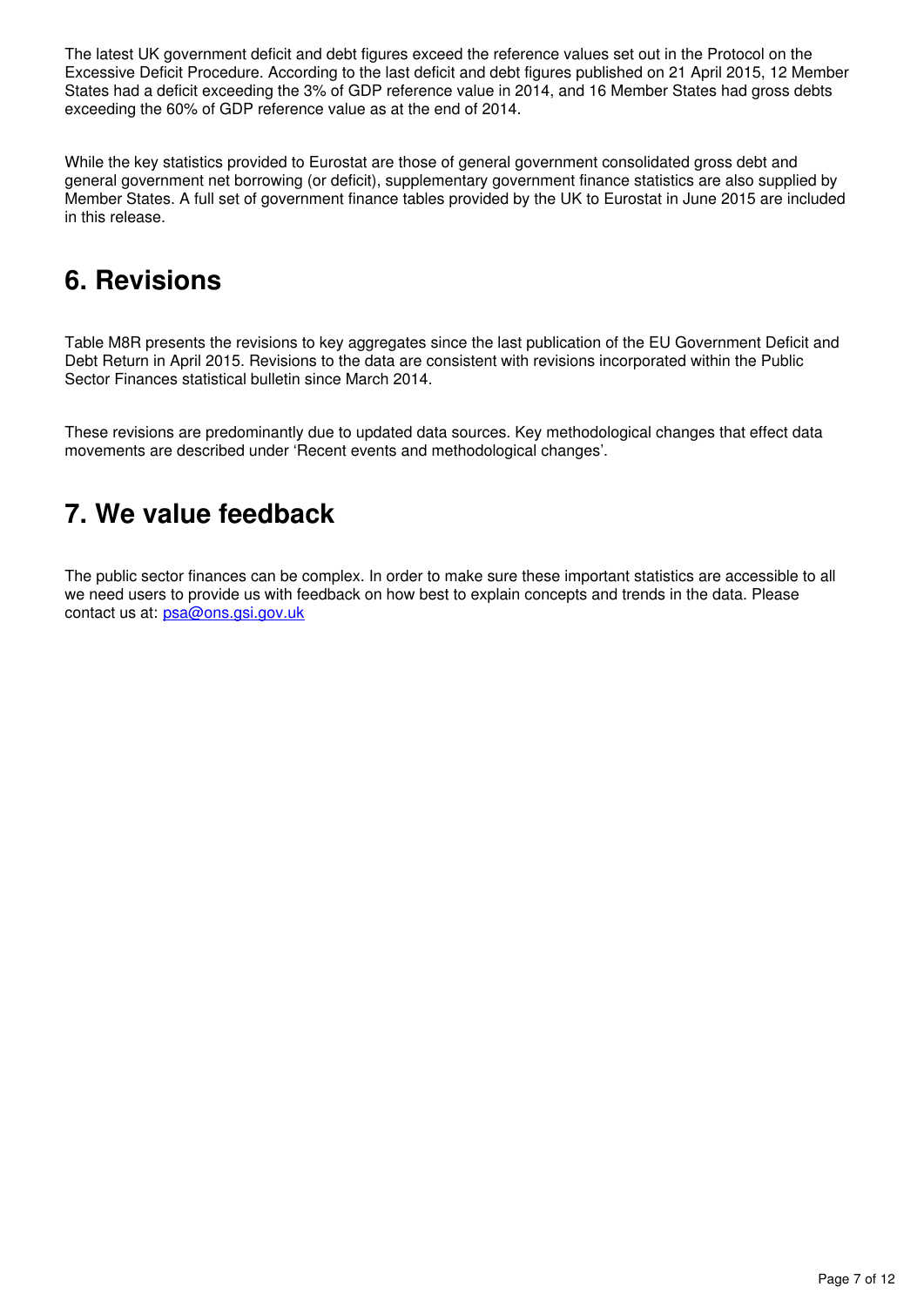# <span id="page-7-0"></span>**8. Annex A - Data tables**

There are nine tables included as part of this bulletin. Most tables extend back to financial year ending 1993 in financial years and 1992 in calendar years. However, table M7 extends back to 1995, and tables M5, M6 and M9 only cover more recent periods.

All values in the tables are at current prices and are not seasonally adjusted. The debt figures are at nominal value. That is the debt is valued at the face value of the debt, which is what the government will be liable to pay, and not the market value of the debt.

Table M1 shows the general government deficit and debt (in £ million and as a percentage of GDP)

Table M2 shows the general government debt by financial instrument (in  $\epsilon$  million)

Table M3 shows transactions (or changes) in general government debt by financial instrument (in £ million)

Table M4 shows how the deficit can be reconciled with the changes in gross debt (in  $\epsilon$  million)

Table M5 shows how the unconsolidated financial liabilities of central government and local government are consolidated to arrive at general government consolidated gross debt (in £ million)

Table M6 shows how the unconsolidated transactions (or changes) in financial liabilities of central government and local government are consolidated to arrive at consolidated transactions in general government gross debt (in £ million)

Table M7 shows how general government net borrowing (or deficit) is consistent with the general government net borrowing reported in the **[Public Sector Finances, May 2015](http://www.ons.gov.uk/ons/rel/psa/public-sector-finances/may-2015/stb-psf-may-2015.html)** statistical bulletin published on 19 June 2015 (in £ million and as a percentage of GDP). The implementation of ESA 2010 in September 2014 has resulted in both outputs having comparable numbers from 1997 onwards and so Table M7 no longer shows the reconciliation between the two measures of net borrowing.

Table M8R shows revisions in deficit and debt between the figures published in this bulletin and those published in the last bulletin in April 2015 (in  $E$  million and as a percentage of GDP).

Table M9 relates to government activities undertaken to support financial institutions during the financial crisis. It does not include wider economic stimulus packages. The table is presented into two parts. Part 1 shows the impact on government deficit from both the expenditure undertaken by government and the revenue received as part of these support measures.

Part 2 shows the impact on the government balance sheet from the support measures. Part 2 also includes estimates of the contingent liabilities that government is exposed to through the activities undertaken to support financial institutions. All figures are in  $E$  million.

In addition, the Maastricht supplementary tables are included within this release. Information on these tables can be found within the Background Notes.

# <span id="page-7-1"></span>**9. Annex B - Maastricht supplementary data tables**

### **Maastricht Supplementary Data Tables**

The tables in this release are copies of the data supplied to Eurostat in June 2015.

In all tables the Eurostat convention for recording missing values is used. This convention uses "M" when something is not applicable or the requested data does not exist, and "L when the requested data is not available or the data exists but has not been collected/recorded.

All tables cover UK General Government, that is UK Central Government and Local Government. The ESA tables 2, 25, 27, 28 are published four times a year (in January, April, July and October). The EDP tables are published twice a year (in April and October). ESA Table(s) 11 is published once a year (in April). ESA Table 9 and the ESA Questionnaire (National Tax List) are published once a year (in October), however these tables have been published in this release in order to show the treatment of taxes which have been introduced into the statistics since October 2014. All table valuations are in current prices.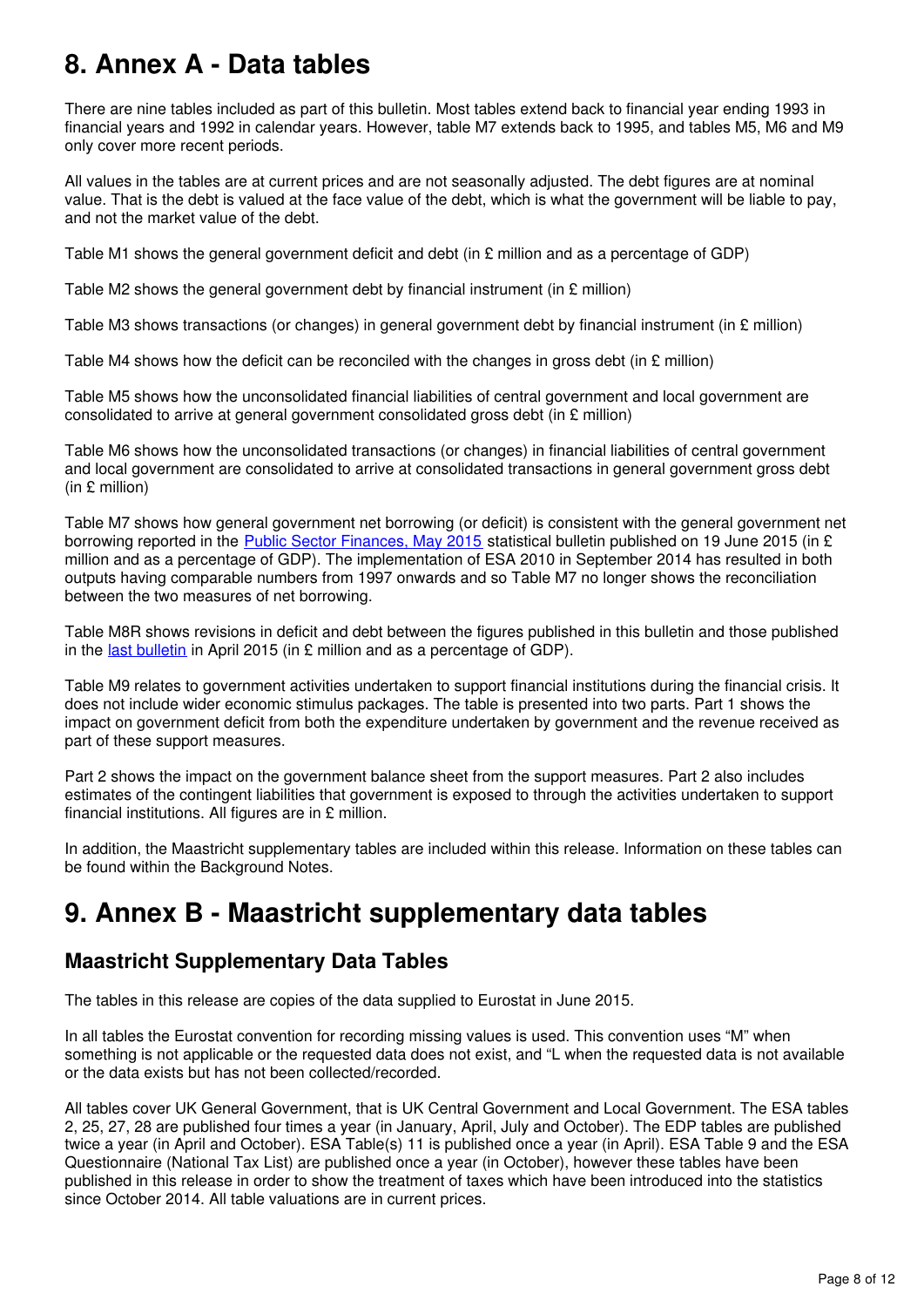# **European System of Accounts (ESA) Table 2 Main Aggregates of General Government**

[ESA Table 2 \(4.36 Mb Excel sheet\)](http://www.ons.gov.uk/ons/rel/psa/maast-supplementary-data-tables/q1-2015/rft---esa-table-2.xls) is a complete set of annual (calendar years) non-financial accounts for the time series 1990 to 2014 of the general government sector, compiled according to ESA 2010. Table 2 provides a breakdown of general government expenditure (both current and capital) and general government revenue. The table uses ESA 2010 codes to identify the different transactions with "OTE" representing the total general government expenditure and "OTR" representing the total general government revenue. The table also shows the general government net borrowing (B.9) which is the difference between total revenue and total expenditure. The data is an annual presentation of the quarterly general government data in ESA table 25.

# **European System of Accounts (ESA) Table 25 Quarterly Non-Financial Accounts of General Government**

[ESA Table 25 \(12.68 Mb Excel sheet\)](http://www.ons.gov.uk/ons/rel/psa/maast-supplementary-data-tables/q1-2015/rft---esa-table-25.xls) is a complete set of quarterly non-financial accounts for the time series 1987Q1 to 2015Q1 of the general government sector, compiled according to ESA 2010. Table 25 provides a breakdown of general government expenditure (both current and capital) and general government revenue. This table shows the general government net borrowing (B.9) which is the difference between total revenue and total expenditure. The data is a quarterly presentation of the annual general government data in ESA table 2.

### **European System of Accounts (ESA) Table 27 Quarterly Financial Accounts of General Government**

[ESA table 27 \(19.28 Mb Excel sheet\)](http://www.ons.gov.uk/ons/rel/psa/maast-supplementary-data-tables/q1-2015/rft---esa-table-27.xls) (also known as QFAGG - quarterly financial accounts of general government) is a complete set of quarterly financial accounts for the time series 1987Q1 to 2015Q1 of the general government sector and its sub-sectors, compiled according to ESA 2010. The table deals with both financial transactions and the financial balance sheets. Data are consolidated within each sub-sector and are available both consolidated and unconsolidated at the General Government level.

# **European System of Accounts (ESA) Table 28 Quarterly Government Debt (Maastricht Debt) for General Government**

[ESA Table 28 \(1.01 Mb Excel sheet\)](http://www.ons.gov.uk/ons/rel/psa/maast-supplementary-data-tables/q1-2015/rft---esa-table-28.xls) shows government debt on a quarterly basis for the time series 2000Q1 to 2015Q1, for general government and its sub-sectors, compiled according to ESA 2010. The table provides a breakdown of all debt instruments that are relevant in the EDP reporting of 'Maastricht Debt'. These instruments are categorised under ESA 2010 as F.2 (cash and deposits), F.33 (securities other than shares) and F.4 (loans). Data are consolidated within each sub-sector and at the general government level; that is any debt liabilities of government which are held as assets by another part of government are removed.

# **European System of Accounts (ESA) Table 9 Detailed tax and social contribution receipts by type of tax or social contribution and receiving subsector**

[ESA Table 9 \(4.41 Mb Excel sheet\)](http://www.ons.gov.uk/ons/rel/psa/maast-supplementary-data-tables/q1-2015/rft---esa-table-9.xls) shows tax receipts on an annual basis for the time series 1995 to 2014, for general government and its sub-sectors, compiled according to ESA 2010. The table provides a breakdown of receipts for the different types of tax and social contributions.

### **European System of Accounts (ESA) Questionnaire on the detailed list of taxes and social contributions according to national classification**

Otherwise known as the [National Tax List, \(530 Kb Excel sheet\)](http://www.ons.gov.uk/ons/rel/psa/maast-supplementary-data-tables/q1-2015/rft---esa-table-9--national-tax-list-.xls) this table shows a complete list taxes and social contributions received by general government and its sub-sectors, compiled according to ESA 2010. Data are provided for the time series 1995 to 2014 and are consistent with ESA Table 9 as well as receipts data used in the compilation of the non-financial accounts.

Associated publications: Public Sector Finances, May 2015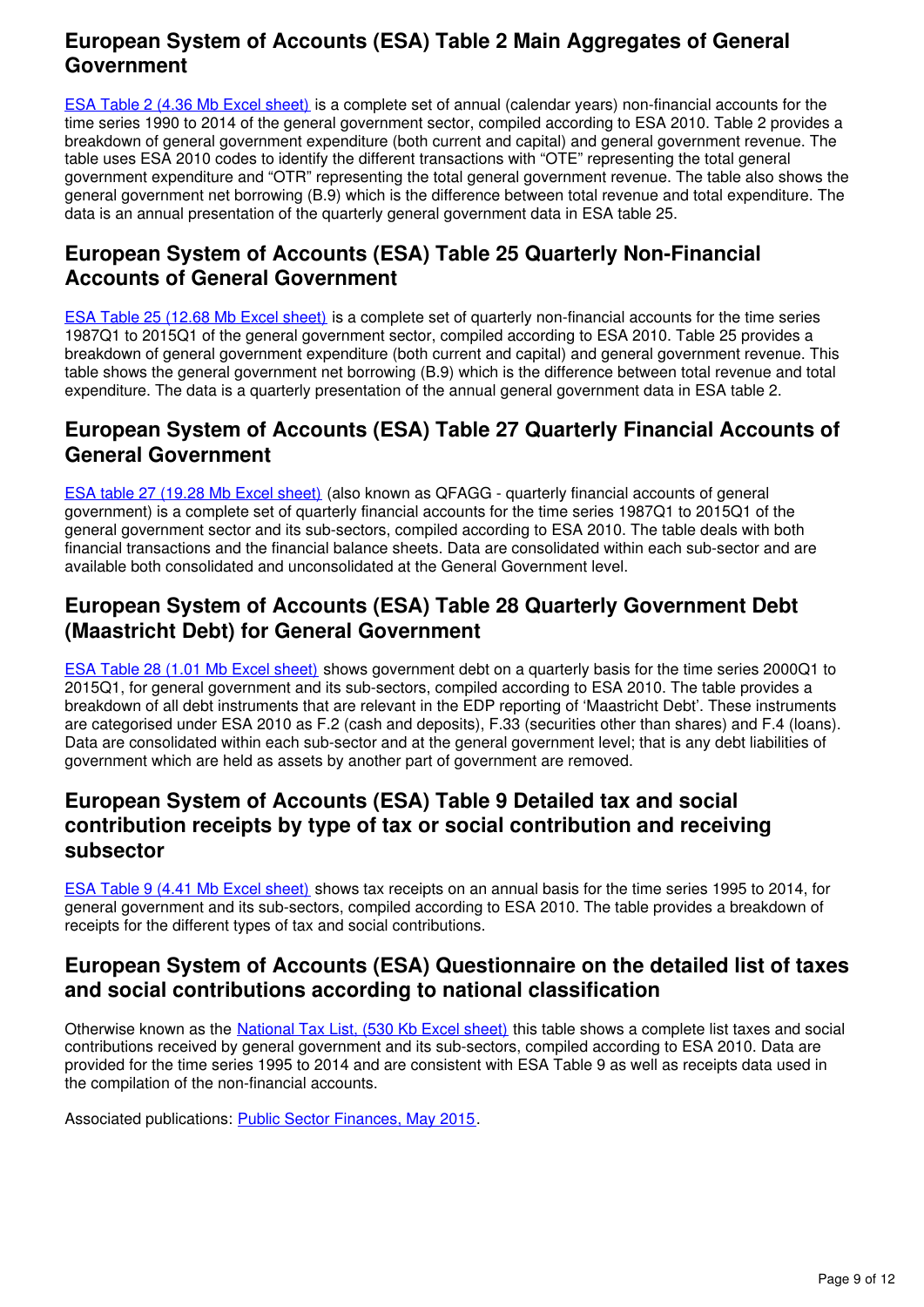# <span id="page-9-0"></span>**10. Annex C - Glossary**

- net borrowing measures the gap between revenue raised (current receipts) and total spending (current expenditure plus net investment). A positive value indicates borrowing (also known as a deficit) while a negative value indicates a surplus
- gross debt is a measure of how much the government owes at a point in time
- gross domestic product (GDP) a measure of the total economic activity in a country or region. Therefore a country's gross debt, represented as a proportion of their GDP, can be thought of as a measurement of that country's ability to pay back its debt
- asset purchase facility fund an arm of the Bank of England able to purchase financial assets including government securities (gilts). The APF has earned interest which is periodically transferred back to central government
- Maastricht deficit general government net borrowing as defined within the Maastricht Treaty and Stability and Growth Pact (and as supplied to Eurostat)
- Maastricht debt general government gross debt as defined within the Maastricht Treaty and Stability and Growth Pact (and as supplied to Eurostat)
- public sector net borrowing (PSNB ex) includes central government, local government, public corporations and Bank of England but excludes public sector banks
- public sector net debt (PSND ex) includes central government, local government, public sector corporations and Bank of England but excludes public sector banks

# <span id="page-9-1"></span>**11. Background notes**

#### 1. **Government deficit and debt under the Maastricht Treaty**

Article 126 of the Treaty on the Functioning of the European Union (commonly known as the Maastricht Treaty) obliges member states to avoid excessive budgetary deficits. The Protocol on the Excessive Deficit Procedure, annexed to the Maastricht Treaty, defines two criteria and reference values for compliance. These are a deficit to Gross Domestic Product (GDP) ratio of 3%, and a debt to GDP ratio of 60%.

EU Member States have to report their actual and planned government deficits, and their levels of debt, to the European Commission to specific deadlines twice each year. Supporting information, including current values for deficit and debt, are reported quarterly. The estimates in this statistical bulletin are supplied to the European Commission by ONS in accordance with the schedules in the Excessive Deficit Procedure.

The Protocol on the Excessive Deficit Procedure defines Government deficit and debt following the rules and principles laid out in the European System of Accounts 2010[.](http://www.ons.gov.uk/ons/external-links/other/eurostat/eurostat--esa2010.html) This is also the manual that governs the United Kingdom's National Accounts.

The debt measure reported includes liabilities of currency, deposits, debt securities and loans at face value. Excluded are contingent liabilities as well as those related to equity, derivatives, pensions and accounts payable.

### 2. **Data quality**

Data in this bulletin are consistent with those published in the latest Public Sector Finances statistical bulletin. A [summary quality report \(201.4 Kb Pdf\)](http://www.ons.gov.uk/ons/guide-method/method-quality/quality/quality-information/economy/summary-quality-report-for-public-sector-finances.pdf) for the public sector finances is available on the ONS website. This report describes in detail the intended uses of the statistics presented in this publication, their general quality and the methods used to produce them.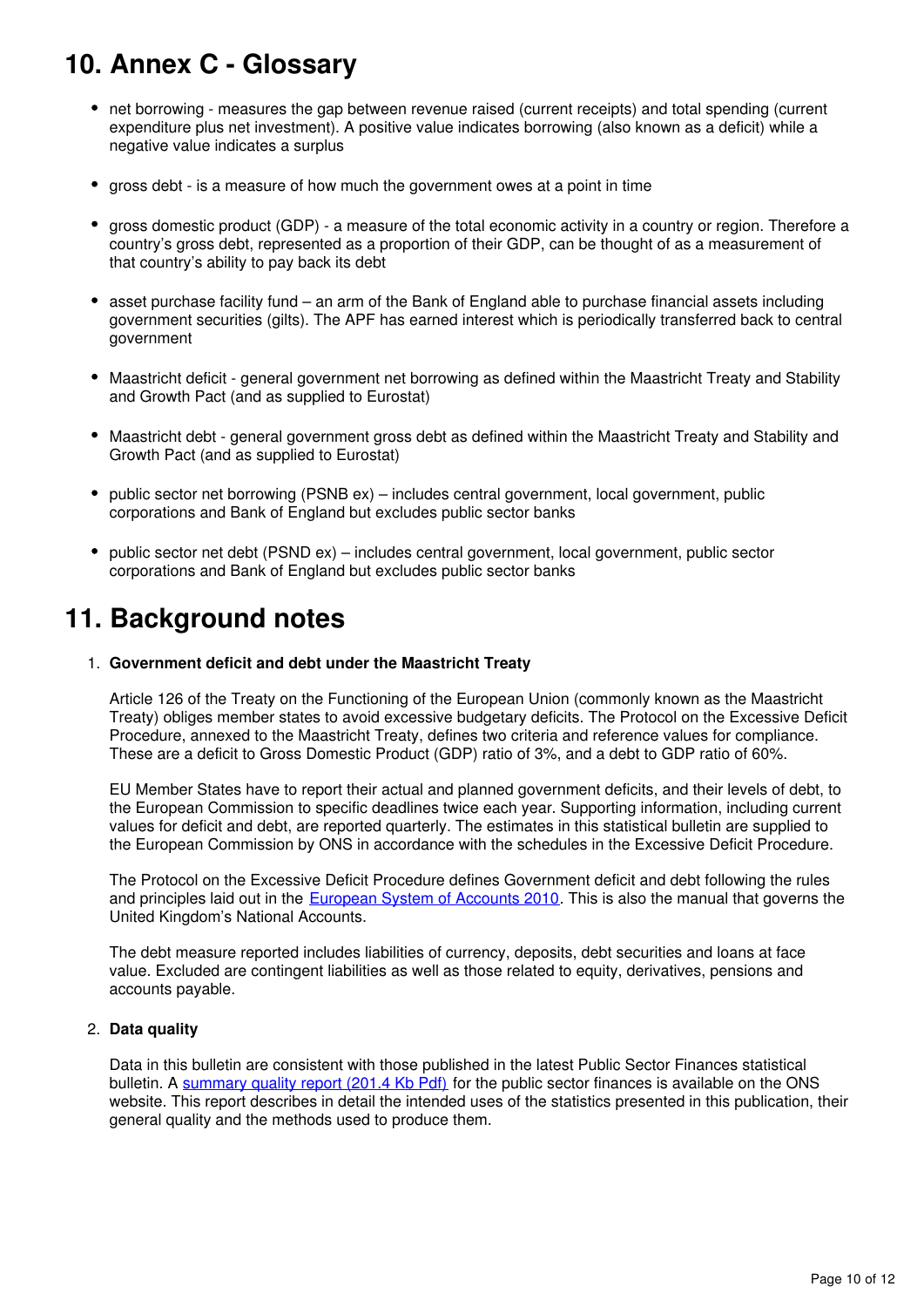### 3. **Coherence**

The net borrowing (or deficit) data in this statistical bulletin are based on those published in the Public [Sector Finances statistical bulletin](http://www.ons.gov.uk/ons/rel/psa/public-sector-finances/may-2015/stb-psf-may-2015.html) of 19 June 2015. The estimate of GDP used in this bulletin is consistent with that published on 30 June 2015 in the UK National Accounts.

In accordance with European Commission practice, debt as a percentage of GDP is calculated as the debt at the end of a period divided by the GDP for the preceding year. This differs from the treatment in the Public Sector Finances where debt at a period in time is divided by the annual GDP centred at that same point in time. More information can be found on the ONS website.

#### 4. **Relevance to users**

The UK Statistics Authority (UKSA) conducted an assessment of the Government Deficit and Debt Statistical Bulletin in 2011 to ensure that the bulletin and its compilation methods fully comply with all requirements of the National Statistics Code of Practice. A [report](http://www.statisticsauthority.gov.uk/assessment/assessment/assessment-reports/assessment-report-144---statistics-on-public-sector-finances.pdf) of their findings was published on 3 November 2011. Following work to comply with the requirements itemised in the UKSA report, the Public Sector Finances has had designation as National Statistics confirmed.

The United Statistics Authority has designated these statistics as National Statistics, in accordance with the Statistics and Registration Service Act 2007 and signifying compliance with the Code of Practice for Official Statistics.

Designation can be broadly interpreted to mean that the statistics:

- meet identified user needs
- are well explained and readily accessible
- are produced according to sound methods and
- are managed impartially and objectively in the public interest

Once statistics have been designated as National Statistics it is a statutory requirement that the Code of Practice shall continue to be observed.

As part of our continuous engagement strategy, we welcome comments on how else we might improve the Government Deficit and Debt Statistical Bulletin. If you have recommendations for the improvement of the Government Deficit and Debt Statistical Bulletin, please email them to psa@ons.gsi.gov.uk or see the contact details below.

### 5. **Relevant links**

The latest [public sector finances statistical bulletin](http://www.ons.gov.uk/ons/rel/psa/public-sector-finances/may-2015/stb-psf-may-2015.html) is available on the ONS website.

Eurostat analyse all data provided by Member States and publish a [press release](http://www.ons.gov.uk/ons/external-links/other-government-departments/eurostat/eurostat-press-release.html) which places the UK figures in a European context and provides commentary on any issues specific to member states.

Details of the revisions policy for this and the other public sector finances statistical bulletins are available at [Public Sector Statistics Revisions' policy \(59.3 Kb Pdf\)](http://www.ons.gov.uk/ons/guide-method/revisions/revisions-policies-by-theme/economy/public-sector-accounts-revisions-policy.pdf).

Information on the classification of institutional units for the purposes of National Accounts can be found at [National Accounts classifications](http://www.ons.gov.uk/ons/guide-method/classifications/na-classifications/classification-updates/index.html)

An [inventory \(133.3 Kb Pdf\)](http://www.ons.gov.uk/ons/rel/psa/eu-government-debt-and-deficit-returns/supporting-information/description-of-sources-and-methods-in-the-context-of-the-transmission-of-the-edp-notification-tables.pdf) of the data sources used within the data supplied for the Excessive Deficit Procedure is available on the ONS website.

### 6. **Publication policy**

A complete set of EU Government Deficit and Debt Return publications are available to download free of charge on the **[National Statistics' website](http://www.ons.gov.uk/ons/rel/psa/eu-government-debt-and-deficit-returns/index.html)**[.](http://www.ons.gov.uk/ons/rel/psa/eu-government-debt-and-deficit-returns/index.html) A complete set of Maastricht Supplementary Data Tables included in this release are [also available](http://www.ons.gov.uk/ons/rel/psa/maast-supplementary-data-tables/index.html). An electronic dataset is made available within the Supplementary Data release, which is consistent with the headline figures described in this bulletin.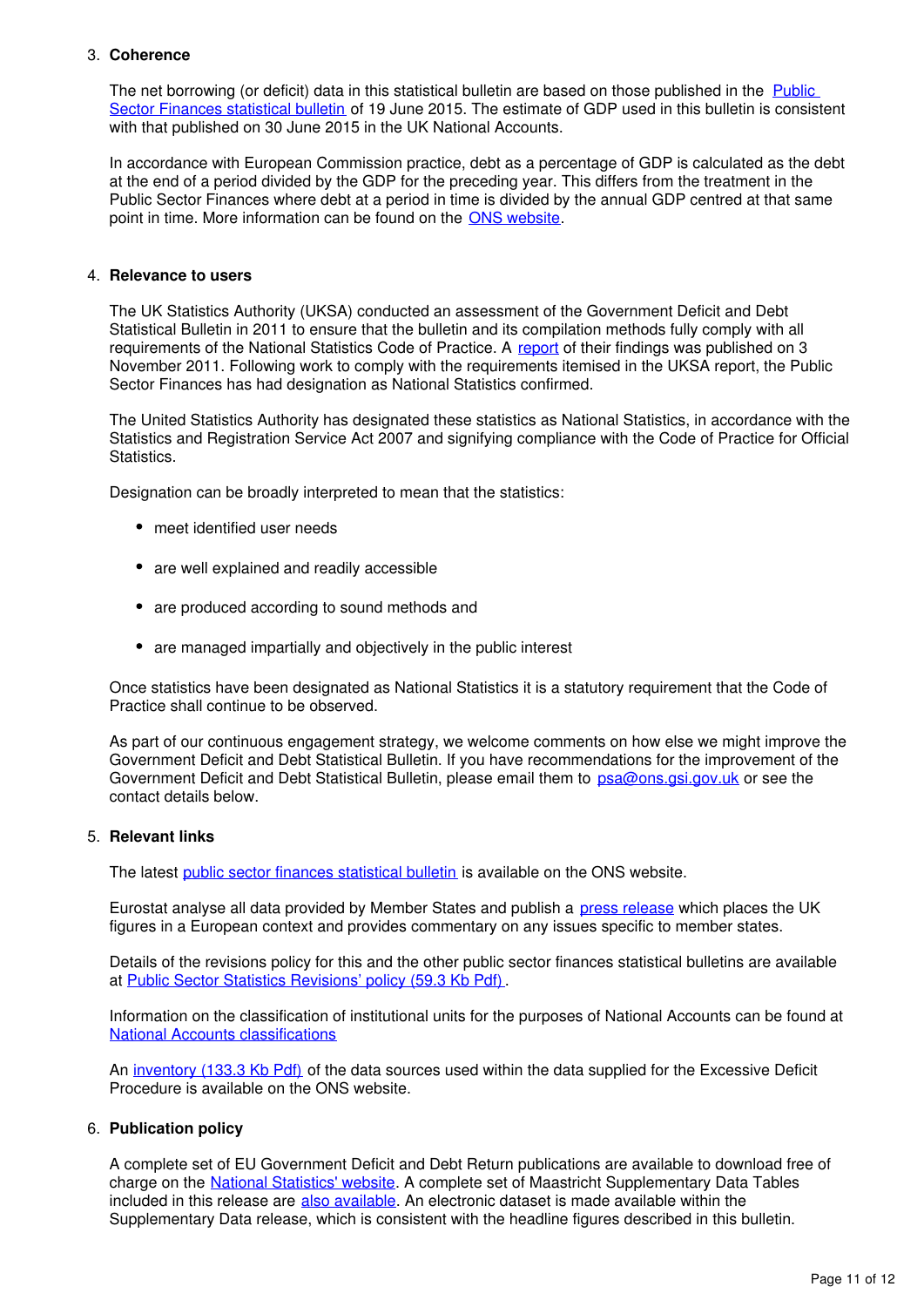### 7. **Revisions**

[Revisions analysis is available on the ONS website \(63.9 Kb ZIP\),](http://www.ons.gov.uk/ons/rel/psa/maast-supplementary-data-tables/q1-2015/rft---revisions-analysis.zip) showing the average revision for initial estimates compared to those calculated one year later over the last 9 years. It should be noted that methodological changes can have a significant effect on revisions observed; for example the implementation of ESA 2010 in September 2014 has a significant effect on revisions observed in that period. Therefore while this revisions analysis may be of interest, users should be wary about using the size of revisions as a measure of the reliability of early estimates of data.

A summary of the information in the revisions analysis linked above can be found in the Summary table of revision indicators attached below.

#### **Table 2: Summary table of revision indicators**

 $\mathfrak k$  million to the contract of the contract of the contract of the contract of the contract of the contract of the contract of the contract of the contract of the contract of the contract of the contract of the contra General Government Value in latest period Average revision<sup>1</sup> over the last 9 years Absolute average revision<sup>2</sup> over the last 9 years Net borrowing - Calendar year 103,219 -2,199 -2,199 3,630 Net borrowing - Financial year 193,390 4,834 5,827 Gross debt - Calendar year 1,600,889 8,992 8,992 8,992 8,082 Gross debt - Financial year 1,600,020 9,765 9,896

Source: Office for National Statistics

1. Average revision of the initial estimate compared to the estimate made one year later

2. Average revision of the initial estimate compared to the estimate made one year later without regard to sign

Further information on these and other revisions can be found in the [PSF statistical bulletin](http://www.ons.gov.uk/ons/rel/psa/public-sector-finances/may-2015/stb-psf-may-2015.html) and the summary quality report (201.4 Kb Pdf) relating to EDP and PSF statistics.

### 8. **Following ONS**

Follow ONS on **[Twitter](http://www.ons.gov.uk/ons/external-links/social-media/twitter.html)** and **[Facebook](http://www.ons.gov.uk/ons/external-links/social-media/index.html)** 

9. Details of the policy governing the release of new data are available by visiting [www.statisticsauthority.gov.](http://www.statisticsauthority.gov.uk/assessment/code-of-practice/index.html) [uk/assessment/code-of-practice/index.html](http://www.statisticsauthority.gov.uk/assessment/code-of-practice/index.html) or from the Media Relations Office email: media.relations@ons. gsi.gov.uk

These National Statistics are produced to high professional standards and released according to the arrangements approved by the UK Statistics Authority.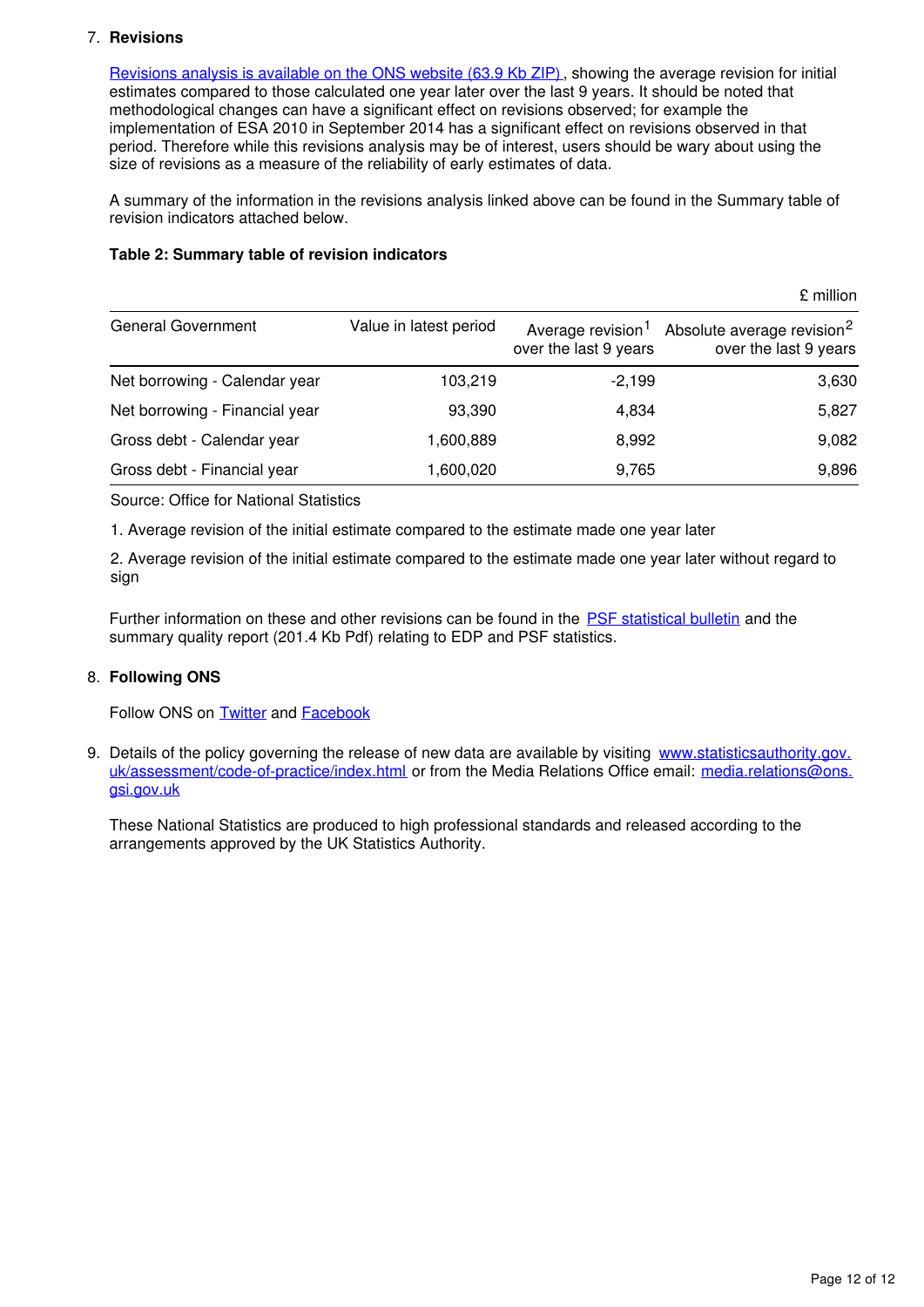#### Content

#### List of tables in this bulletin

Government deficit and debt

**Date of publication:** 17-Jul-15 **Date of next publication:** 16-Oct-15

M1 Government Deficit and Debt Under the Maastricht Treaty summary table

M2 General Government Gross Debt at Nominal Value Consolidated

- Reconciliation of General Government Net Borrowing with General Government Gross Consolidated Debt at Nominal Value
- Reconciliation of General Government Gross Consolidated Debt at Nominal Value with ESA2010 balance sheets
- $\begin{tabular}{ll} \underline{\text{M1}} & \text{Government Deficit and Debt Under the Maastricht Treaty summary table} \\ \underline{\text{M2}} & \text{General Government Grass Det at Nominal Value Consider} \\ \underline{\text{M3}} & \text{Reconciliation of General Government Net Borrowum and.} \\ \underline{\text{M4}} & \text{Reconciliation of General Government.} \\ \underline{\text{M5}} & \text{Reconciliation of General Government.} \\ \underline{\text{M6}} & \text{Reconciliation of Transactions in Maastricht.} \\ \underline{\text{M6}} & \text{Covernement Deficit under the Maastricht.} \\ \underline{\text{M7}} & \text{Government Deficit under the Maastricht.} \\ \end{tabular}$ Reconciliation of Transactions in Maastricht Debt Instruments with ESA2010 financial account
- M7 Government Deficit under the Maastricht Treaty Reconciliation of versions of net borrowing M8R Government Deficit and Debt Under the Maastricht Treaty
- M9 Supplementary table for the financial crisis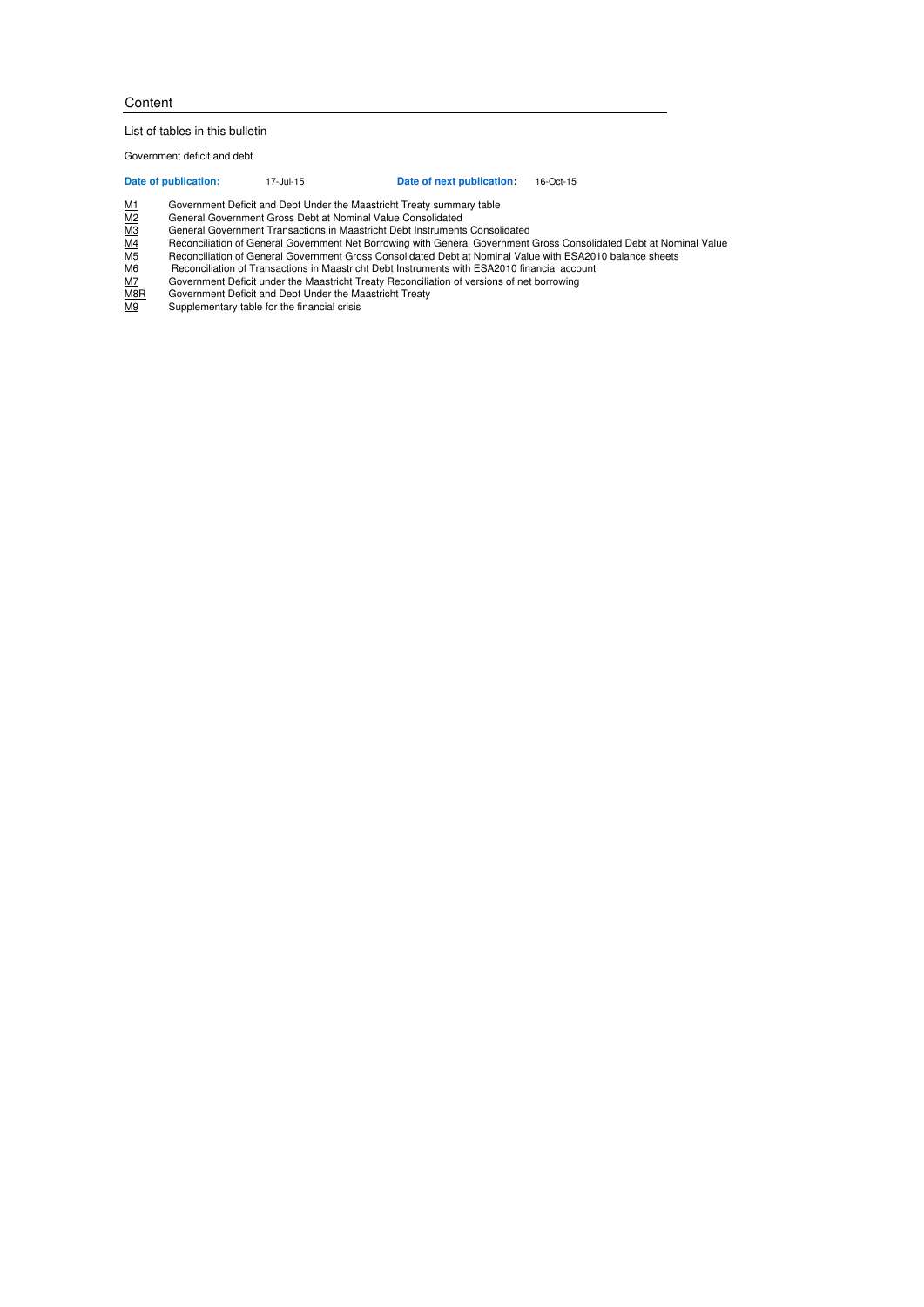|                        | annnar yn awlu<br>Not seasonally adjusted |              |             |            |               |  |  |  |  |
|------------------------|-------------------------------------------|--------------|-------------|------------|---------------|--|--|--|--|
|                        |                                           | General      | Gross       |            | £ million     |  |  |  |  |
|                        |                                           | government   | domestic    |            |               |  |  |  |  |
|                        |                                           | gross        | product     | Net        | Gross         |  |  |  |  |
|                        | General                                   | consolidated | (GDP) at    | borrowing  | consolidated  |  |  |  |  |
|                        | government debt at                        |              | current     | as a       | debt as a     |  |  |  |  |
|                        | net                                       | nominal      | market      | percentage | percentage of |  |  |  |  |
|                        | borrowing                                 | value        | prices      | of GDP     | <b>GDP</b>    |  |  |  |  |
| <b>Financial years</b> |                                           |              |             |            |               |  |  |  |  |
|                        | -MNY3                                     | <b>YEQG</b>  | <b>BKTL</b> |            | YEQJ          |  |  |  |  |
| 1992/93                | 47,832                                    | 257,113      | 677,942     | 7.1        | 41.0          |  |  |  |  |
| 1993/94                | 53,036                                    | 304,403      | 718,845     | 7.4        | 45.8          |  |  |  |  |
| 1994/95                | 46,828                                    | 343,839      | 754,128     | 6.2        | 48.9          |  |  |  |  |
| 1995/96                | 39,293                                    | 381,518      | 794,983     | 4.9        | 51.3          |  |  |  |  |
| 1996/97                | 31,232                                    | 402,936      | 847,895     | 3.7        | 47.5          |  |  |  |  |
| 1997/98                | 9,530                                     | 402,783      | 890,311     | 1.1        | 45.2          |  |  |  |  |
| 1998/99                | $-1,353$                                  | 401,345      | 933,474     | $-0.1$     | 43.0          |  |  |  |  |
| 1999/00                | $-10,727$                                 | 394,297      | 979,291     | $-1.1$     | 40.3          |  |  |  |  |
| 2000/01                | $-14,123$                                 | 382,991      | 1,034,257   | $-1.4$     | 37.0          |  |  |  |  |
| 2001/02                | 4,574                                     | 381,117      | 1,072,891   | 0.4        | 35.5          |  |  |  |  |
| 2002/03                | 29,842                                    | 400,539      | 1,135,829   | 2.6        | 35.3          |  |  |  |  |
| 2003/04                | 38,769                                    | 448,359      | 1,209,281   | 3.2        | 37.1          |  |  |  |  |
| 2004/05                | 47,754                                    | 502,990      | 1,269,505   | 3.8        | 39.6          |  |  |  |  |
| 2005/06                | 43,583                                    | 553,807      | 1,350,055   | 3.2        | 41.0          |  |  |  |  |
| 2006/07                | 41,465                                    | 596,516      | 1,424,361   | 2.9        | 41.9          |  |  |  |  |
| 2007/08                | 45,778                                    | 640,707      | 1,498,594   | 3.1        | 42.8          |  |  |  |  |
| 2008/09                | 103,050                                   | 823,314      | 1,502,318   | 6.9        | 54.8          |  |  |  |  |
| 2009/10                | 163,273                                   | 1,073,796    | 1,501,670   | 10.9       | 71.5          |  |  |  |  |
| 2010/11                | 144,033                                   | 1,212,111    | 1,576,231   | 9.1        | 76.9          |  |  |  |  |
| 2011/12                | 124,656                                   | 1,345,202    | 1,628,485   | 7.7        | 82.6          |  |  |  |  |
| 2012/13                | 126,036                                   | 1,420,611    | 1,663,874   | 7.6        | 85.4          |  |  |  |  |
| 2013/14                | 101,609                                   | 1,521,156    | 1,731,762   | 5.9        | 87.8          |  |  |  |  |
| 2014/15                | 93,390                                    | 1,600,020    | 1,808,712   | 5.2        | 88.5          |  |  |  |  |
| <b>Calendar years</b>  |                                           |              |             |            |               |  |  |  |  |
| 1992                   | 41,006                                    | 242,446      | 672,172     | 6.1        | 36.1          |  |  |  |  |
| 1993                   | 52,653                                    | 318,791      | 707,734     | 7.4        | 45.0          |  |  |  |  |
| 1994                   | 47,920                                    | 324,575      | 745,195     | 6.4        | 43.6          |  |  |  |  |
| 1995                   | 43,931                                    | 378,245      | 782,978     | 5.6        | 48.3          |  |  |  |  |
| 1996                   | 33,909                                    | 400,253      | 836,190     | 4.1        | 47.9          |  |  |  |  |
| 1997                   | 18,999                                    | 411,845      | 878,780     | 2.2        | 46.9          |  |  |  |  |
| 1998                   | 2,122                                     | 408,217      | 923,294     | 0.2        | 44.2          |  |  |  |  |
| 1999                   | $-7,351$                                  | 403,915      | 963,196     | $-0.8$     | 41.9          |  |  |  |  |
| 2000                   | $-11,946$                                 | 399,707      | 1,023,512   | $-1.2$     | 39.1          |  |  |  |  |
| 2001                   | $-4,315$                                  | 384,406      | 1,062,262   | $-0.4$     | 36.2          |  |  |  |  |
| 2002                   | 23,204                                    | 401,456      | 1,117,171   | 2.1        | 35.9          |  |  |  |  |
| 2003                   | 40,337                                    | 444,250      | 1,190,525   | 3.4        | 37.3          |  |  |  |  |
| 2004                   | 45,059                                    | 504,479      | 1,255,191   | 3.6        | 40.2          |  |  |  |  |
| 2005                   | 47,003                                    | 551,972      | 1,326,660   | 3.5        | 41.6          |  |  |  |  |
| 2006                   | 40,978                                    | 597,058      | 1,403,726   | 2.9        | 42.5          |  |  |  |  |
| 2007                   | 44,450                                    | 646,191      | 1,480,956   | 3          | 43.6          |  |  |  |  |
| 2008                   | 77,628                                    | 786,303      | 1,518,675   | 5.1        | 51.8          |  |  |  |  |
| 2009                   | 160,405                                   | 975,336      | 1,482,144   | 10.8       | 65.8          |  |  |  |  |
| 2010                   | 150,764                                   | 1,190,395    | 1,558,365   | 9.7        | 76.4          |  |  |  |  |
| 2011                   | 123,540                                   | 1,323,681    | 1,617,677   | 7.6        | 81.8          |  |  |  |  |
| 2012                   | 137,607                                   | 1,420,649    | 1,655,384   | 8.3        | 85.8          |  |  |  |  |
| 2013                   | 98,330                                    | 1,495,731    | 1,713,122   | 5.7        | 87.3          |  |  |  |  |
| 2014                   | 103,219                                   | 1,600,889    | 1,791,934   | 5.8        | 89.3          |  |  |  |  |

# **M1 Government Deficit and Debt Under the Maastricht Treaty Summary Table**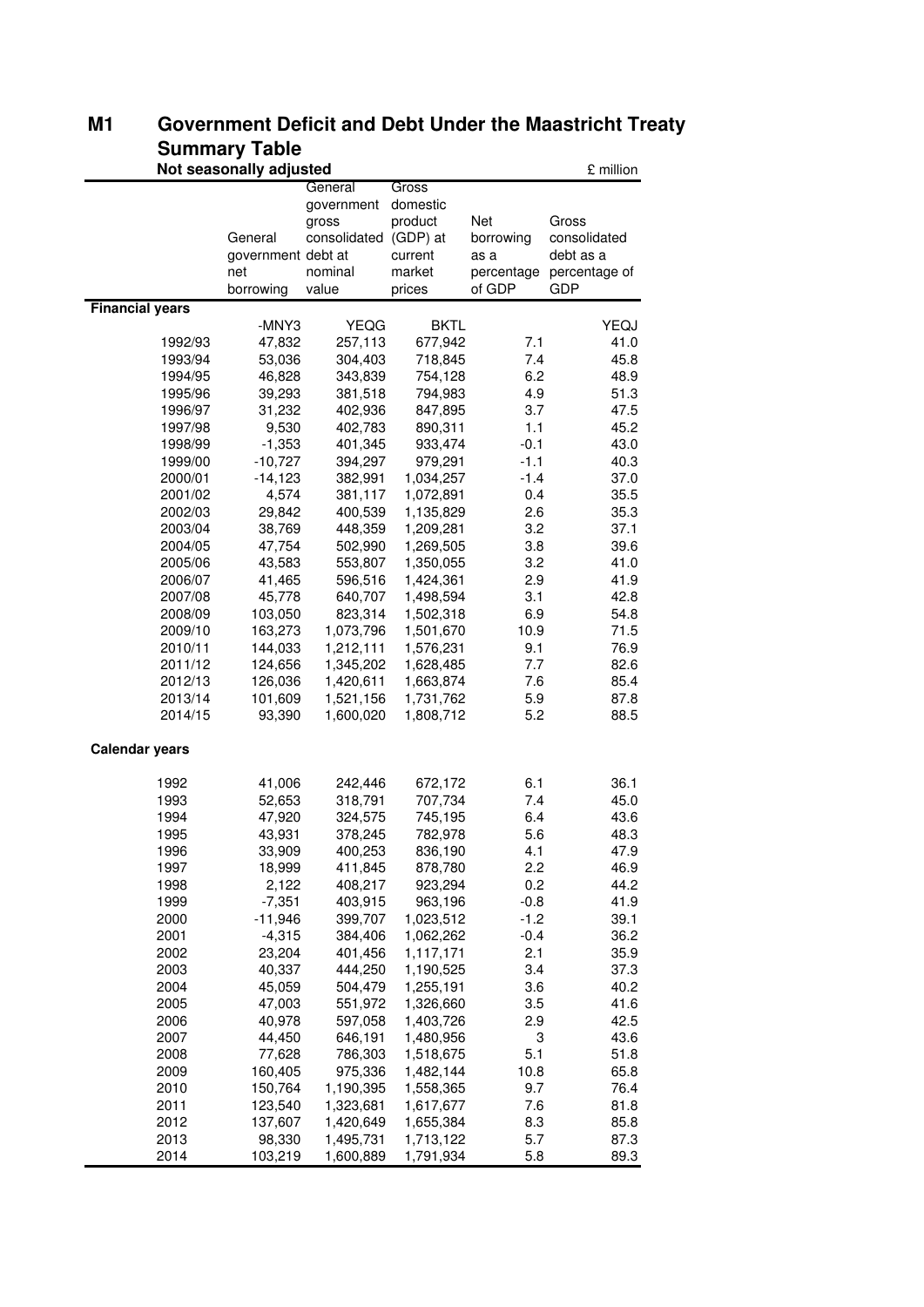# **M2 General Government Gross Debt at Nominal Value Consolidated**

| UUIISUIIUALEU<br>Not seasonally adjusted |                  |                  |                    |                         |                               | £ million                      |
|------------------------------------------|------------------|------------------|--------------------|-------------------------|-------------------------------|--------------------------------|
|                                          |                  |                  |                    |                         |                               | General                        |
|                                          |                  |                  |                    |                         |                               | government                     |
|                                          | Loans            |                  |                    |                         | Medium                        | gross                          |
|                                          | from             |                  | Currency           | <b>Bills and</b>        | and long-                     | consolidated                   |
|                                          | central<br>bank  | Other<br>loans   | deposits           | and short-term<br>bonds | term                          | debt at<br>bonds nominal value |
| <b>Financial years</b>                   |                  |                  |                    |                         |                               |                                |
|                                          | <b>YEQC</b>      | <b>YEQD</b>      | GTK4               | YEQE                    | <b>YEQF</b>                   | <b>YEQG</b>                    |
| 1992/93                                  | 3,073            | 13,972           | 53,255             | 9,332                   | 177,481                       | 257,113                        |
| 1993/94                                  | 6,761            | 11,142           | 58,565             | 7,646                   | 220,289                       | 304,403                        |
| 1994/95                                  | 15,904           | 10,759           | 63,080             | 11,002                  | 243,094                       | 343,839                        |
| 1995/96                                  | 15,655           | 10,490           | 69,213             | 13,812                  | 272,348                       | 381,518                        |
| 1996/97                                  | 14,323           | 9,898            | 73,573             | 7,336                   | 297,806                       | 402,936                        |
| 1997/98                                  | 12,807           | 8,137            | 75,135             | 4,191                   | 302,513                       | 402,783                        |
| 1998/99                                  | 15,367           | 7,470            | 74,457             | 6,742                   | 297,309                       | 401,345                        |
| 1999/00                                  | 13,370           | 10,904           | 72,396             | 4,093                   | 293,534                       | 394,297                        |
| 2000/01                                  | 13,370           | 8,693            | 74,861             | 3,373                   | 282,694                       | 382,991                        |
| 2001/02                                  | 13,370           | 10,130<br>13,729 | 73,702             | 9,155                   | 274,760                       | 381,117                        |
| 2002/03<br>2003/04                       | 13,370<br>13,370 | 22,462           | 76,053<br>78,274   | 14,736<br>19,187        | 282,651<br>315,066            | 400,539<br>448,359             |
| 2004/05                                  | 13,370           | 23,588           | 80,036             | 24,207                  | 361,789                       | 502,990                        |
| 2005/06                                  | 13,370           | 27,557           | 87,174             | 21,900                  | 403,806                       | 553,807                        |
| 2006/07                                  | 13,370           | 34,685           | 92,594             | 16,796                  | 439,071                       | 596,516                        |
| 2007/08                                  | 7,370            | 36,861           | 103,410            | 17,505                  | 475,561                       | 640,707                        |
| 2008/09                                  | 4,142            | 35,817           | 135,862            | 43,684                  | 603,809                       | 823,314                        |
| 2009/10                                  | 370              | 27,863           | 129,148            | 62,588                  | 853,827                       | 1,073,796                      |
| 2010/11                                  | 370              | 27,873           | 126,285            | 62,047                  | 995,536                       | 1,212,111                      |
| 2011/12                                  | 370              | 26,150           | 138,478            | 68,658                  | 1,111,546                     | 1,345,202                      |
| 2012/13                                  | 370              | 25,814           | 130,683            | 55,231                  | 1,208,513                     | 1,420,611                      |
| 2013/14                                  | 370              | 28,114           | 131,381            | 54,815                  | 1,306,476                     | 1,521,156                      |
| 2014/15                                  | 370              | 30,471           | 149,341            |                         | 63,119 1,356,719              | 1,600,020                      |
| <b>Calendar years</b>                    |                  |                  |                    |                         |                               |                                |
| 1992                                     | 1,821            | 15,865           | 51,048             | 9,607                   | 164,105                       | 242,446                        |
| 1993                                     | 11               | 13,738           | 57,599             | 9,167                   | 238,276                       | 318,791                        |
| 1994                                     | 10,410           | 10,983           | 63,709             | 9,181                   | 230,292                       | 324,575                        |
| 1995                                     | 12,478           | 11,202           | 67,857             | 20,546                  | 266,162                       | 378,245                        |
| 1996                                     | 14,286           | 10,395           | 74,956             | 6,361                   | 294,255                       | 400,253                        |
| 1997                                     | 12,375           | 9,571            | 75,481             | 4,443                   | 309,975                       | 411,845                        |
| 1998                                     | 13,390           | 7,861            | 74,831             | 4,542                   | 307,593                       | 408,217                        |
| 1999                                     | 19,451           | 7,023            | 74,114             | 3,800                   | 299,527                       | 403,915                        |
| 2000<br>2001                             | 13,370<br>13,370 | 17,307<br>11,745 | 77,425<br>75,030   | 2,358<br>10,818         | 289,247<br>273,443            | 399,707<br>384,406             |
| 2002                                     | 13,370           | 14,474           | 77,118             | 21,199                  | 275,295                       | 401,456                        |
| 2003                                     | 13,370           | 21,566           | 79,709             | 23,836                  | 305,769                       | 444,250                        |
| 2004                                     | 13,370           | 31,786           | 82,397             | 28,847                  | 348,079                       | 504,479                        |
| 2005                                     | 13,370           | 35,666           | 88,189             | 24,280                  | 390,467                       | 551,972                        |
| 2006                                     | 13,370           | 35,128           | 93,581             | 20,964                  | 434,015                       | 597,058                        |
| 2007                                     | 13,370           | 38,541           | 101,520            | 18,249                  | 474,511                       | 646,191                        |
| 2008                                     | 19,892           | 40,780           | 120,846            | 31,406                  | 573,379                       | 786,303                        |
| 2009                                     | 370              | 27,735           | 127,872            | 57,304                  | 762,055                       | 975,336                        |
| 2010                                     | 370              | 25,799           | 127,904            | 54,434                  | 981,888                       | 1,190,395                      |
| 2011                                     | 370              | 27,053           | 135,982            | 69,318                  | 1,090,958                     | 1,323,681                      |
| 2012                                     | 370              | 26,444           | 133,761            | 49,825                  | 1,210,249                     | 1,420,649                      |
| 2013<br>2014                             | 370<br>370       | 26,576<br>28,384 | 126,593<br>144,404 | 35,284                  | 1,306,908<br>60,540 1,367,191 | 1,495,731<br>1,600,889         |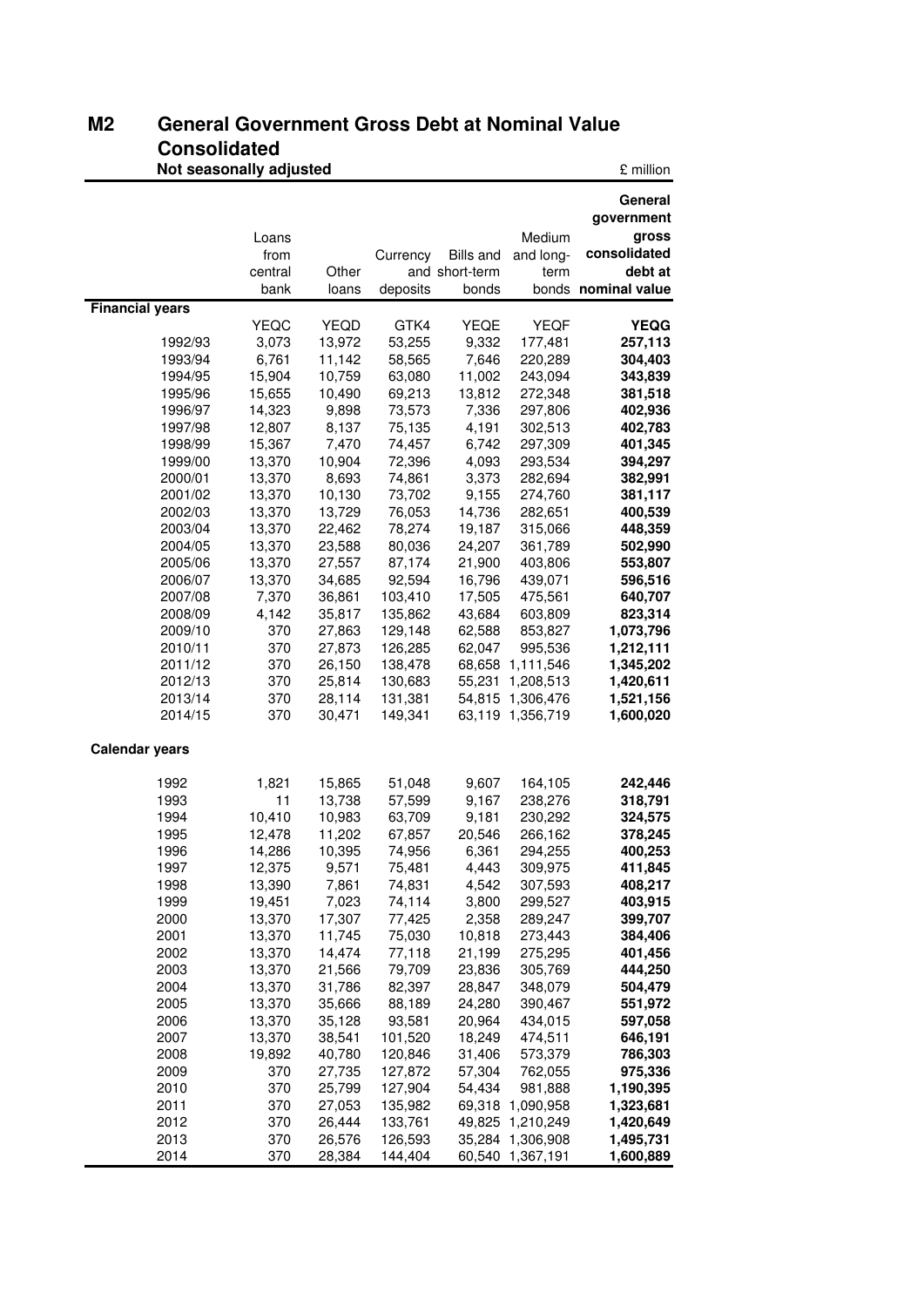### **M3 General Government Transactions in Maastricht Debt Instruments Consolidated**

**Not seasonally adjusted (+ = increase in liabilities,** 

|                        | - = decrease in liabilities) |                  |                 |                    |                                                            | £ million                                                                     |
|------------------------|------------------------------|------------------|-----------------|--------------------|------------------------------------------------------------|-------------------------------------------------------------------------------|
|                        | Loans from<br>central bank   | Other loans      | deposits        | term bonds         | Currency and Bills and short Medium and long<br>term bonds | General<br>government<br>transactions<br>in Maastricht<br>debt<br>instruments |
| <b>Financial years</b> |                              |                  |                 |                    |                                                            |                                                                               |
|                        | <b>YEQK</b>                  | YEQL             | GTG3            | YEQN               | <b>YEQO</b>                                                | <b>YEQR</b>                                                                   |
| 1992/93                | $-4,125$                     | 4,239            | 4,721           | $-4,620$           | 37,037                                                     | 37,252                                                                        |
| 1993/94                | 3,688                        | $-3,015$         | 5,212           | $-1,850$           | 48,965                                                     | 53,000                                                                        |
| 1994/95                | 9,143                        | $-391$           | 4,455           | 4,583              | 22,663                                                     | 40,453                                                                        |
| 1995/96                | $-249$                       | $-727$<br>$-837$ | 6,161           | 2,736              | 28,222                                                     | 36,143                                                                        |
| 1996/97                | $-1,332$<br>$-1,516$         |                  | 5,460           | $-5,789$           | 26,768                                                     | 24,270                                                                        |
| 1997/98<br>1998/99     | 2,561                        | $-500$<br>$-719$ | 1,536<br>$-289$ | $-2,920$<br>2,451  | 6,896<br>$-6,456$                                          | 3,496<br>$-2,452$                                                             |
| 1999/00                | $-1,997$                     | $-721$           | $-2,040$        |                    | 50                                                         | $-7,334$                                                                      |
| 2000/01                |                              | $-2,154$         | 2,435           | $-2,626$<br>$-678$ | $-13,544$                                                  | $-13,941$                                                                     |
| 2001/02                |                              | $-60$            | $-1,133$        | 5,781              | $-9,473$                                                   | $-4,885$                                                                      |
| 2002/03                |                              | 4,627            | 2,352           | 5,720              | 7,309                                                      | 20,008                                                                        |
| 2003/04                |                              | 4,432            | 2,217           | 4,444              | 32,409                                                     | 43,502                                                                        |
| 2004/05                |                              | $-716$           | 1,762           | 1,094              | 41,700                                                     | 43,840                                                                        |
| 2005/06                |                              | 3,496            | 7,143           | $-2,309$           | 42,292                                                     | 50,622                                                                        |
| 2006/07                |                              | 6,410            | 5,422           | $-5,107$           | 37,648                                                     | 44,373                                                                        |
| 2007/08                | $-6,000$                     | 448              | 10,815          | 709                | 35,844                                                     | 41,816                                                                        |
| 2008/09                | $-3,228$                     | $-2,525$         | 32,453          | 26,173             | 131,491                                                    | 184,364                                                                       |
| 2009/10                | $-3,772$                     | $-2,235$         | $-11,427$       | 18,891             | 210,108                                                    | 211,565                                                                       |
| 2010/11                |                              | $-1,400$         | $-3,174$        | $-591$             | 128,919                                                    | 123,754                                                                       |
| 2011/12                |                              | $-4,144$         | 11,832          | 6,611              | 126,132                                                    | 140,431                                                                       |
| 2012/13                |                              | 2,727            | $-8,047$        | $-13,426$          | 101,738                                                    | 82,992                                                                        |
| 2013/14                |                              | 1,773            | 683             | $-416$             | 92,417                                                     | 94,457                                                                        |
| 2014/15                |                              | 5,078            | 17,999          | 8,303              | 58,691                                                     | 90,071                                                                        |
| <b>Calendar years</b>  |                              |                  |                 |                    |                                                            |                                                                               |
|                        |                              |                  |                 |                    |                                                            |                                                                               |
| 1992                   | $-5,712$                     | 6,136            | 4,702           | $-4,874$           | 30,482                                                     | 30,734                                                                        |
| 1993                   | $-1,811$                     | $-2,160$         | 4,948           | $-447$             | 53,096                                                     | 53,626                                                                        |
| 1994                   | 10,400                       | $-2,902$         | 5,726           | 1,069              | 24,292                                                     | 38,585                                                                        |
| 1995                   | 2,068                        | $-150$           | 4,320           | 11,541             | 22,608                                                     | 40,387                                                                        |
| 1996                   | 1,808                        | $-1,068$         | 7,079           | $-13,504$          | 31,486                                                     | 25,801                                                                        |
| 1997                   | $-1,911$                     | $-1,101$         | 1,835           | $-1,595$           | 16,606                                                     | 13,834                                                                        |
| 1998                   | 1,015                        | $-458$           | $-679$          | $-26$              | $-3,170$                                                   | $-3,318$                                                                      |
| 1999                   | 6,062                        | $-945$           | $-321$          | $-608$             | $-4,455$                                                   | $-267$                                                                        |
| 2000                   | $-6,081$                     | 6,648            | 3,327           | $-1,434$           | $-12,804$                                                  | $-10,344$                                                                     |
| 2001                   |                              | $-6,465$         | $-2,420$        | 8,504              | $-17,781$                                                  | $-18,162$                                                                     |
| 2002                   |                              | 2,922            | 2,110           | 10,510             | 1,885                                                      | 17,427                                                                        |
| 2003                   |                              | 2,505            | 2,587           | 2,629              | 31,080                                                     | 38,801                                                                        |
| 2004                   |                              | 8,125            | 2,687           | 1,084              | 37,152                                                     | 49,048                                                                        |
| 2005                   |                              | 4,513            | 5,794           | $-4,569$           | 44,593                                                     | 50,331                                                                        |
| 2006                   |                              | $-726$           | 5,398           | $-3,318$           | 43,410                                                     | 44,764                                                                        |
| 2007                   |                              | 793              | 7,938           | $-2,716$           | 41,887                                                     | 47,902                                                                        |
| 2008                   | 6,522                        | 2,695            | 19,328          | 13,156             | 99,189                                                     | 140,890                                                                       |
| 2009                   | $-19,522$                    | $-9,692$         | 7,024           | 25,893             | 194,161                                                    | 197,864                                                                       |
| 2010                   |                              | $-1,589$         | $-5,036$        | $-2,933$           | 166,437                                                    | 156,879                                                                       |
| 2011                   |                              | $-1,261$         | 7,934           | 14,884             | 114,245                                                    | 135,802                                                                       |
| 2012                   |                              | 990              | $-2,528$        | $-19,493$          | 129,904                                                    | 108,873                                                                       |
| 2013                   |                              | 222              | $-7,302$        | $-14,540$          | 93,959                                                     | 72,339                                                                        |
| 2014                   |                              | 1262             | 17,810          | 25,252             | 61,143                                                     | 105,467                                                                       |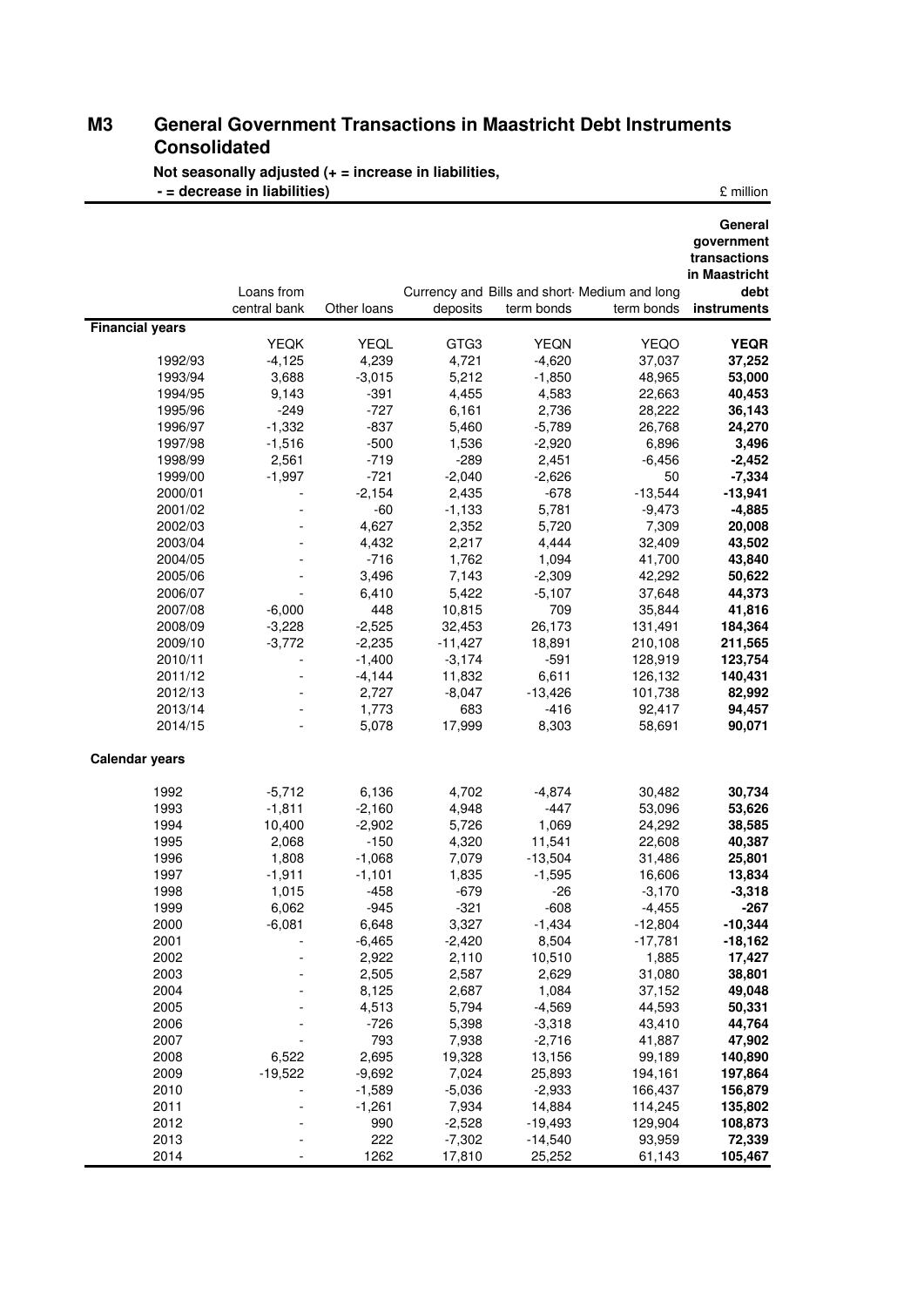### **M4 Reconciliation of General Government Net Borrowing with General Government Gross Consolidated Debt at Nominal Value Not seasonally adjusted Example 2 million 2 million 2 million**

|                        | General<br>Government acquisition<br>borrowing | Net<br>Net of financial<br>assets | Consolidating<br>transactions<br>in Maastricht<br>debt<br>instruments | <b>LESS</b><br>Other<br>accounts<br>payable | for holding<br>$(F.8)$ gains/losses <sup>1</sup> | Adjustment<br>Adjustment from market<br>to nominal | Other<br>value adjustments | Increase in<br>general<br>government<br>gross<br>consolidated<br>debt at<br>nominal value |
|------------------------|------------------------------------------------|-----------------------------------|-----------------------------------------------------------------------|---------------------------------------------|--------------------------------------------------|----------------------------------------------------|----------------------------|-------------------------------------------------------------------------------------------|
| <b>Financial years</b> |                                                |                                   |                                                                       |                                             |                                                  |                                                    |                            |                                                                                           |
|                        | -MNY3                                          | <b>NFPG</b>                       | -YEQP                                                                 | -NFVL                                       | <b>EYVC</b>                                      | <b>YEQT</b>                                        | <b>MDQA</b>                |                                                                                           |
| 1992/93                | 47,832                                         | $-17,873$                         | 7,689                                                                 | $-402$                                      | 2,676                                            | $-194$                                             | 8,376                      | 48,480                                                                                    |
| 1993/94                | 53,036                                         | 233                               | 514                                                                   | $-306$                                      | 50                                               | $-904$                                             | $-5,231$                   | 47,290                                                                                    |
| 1994/95                | 46,828                                         | $-5,947$                          | 267                                                                   | $-1,071$                                    | $-1,331$                                         | $-2,005$                                           | 3,236                      | 39,436                                                                                    |
| 1995/96                | 39,293                                         | $-768$                            | $-548$                                                                | $-1,059$                                    | 136                                              | $-1,431$                                           | 2,625                      | 37,679                                                                                    |
| 1996/97                | 31,232                                         | $-2,629$                          | $-1,244$                                                              | $-1,585$                                    | $-579$                                           | $-785$                                             | $-5,517$                   | 21,418                                                                                    |
| 1997/98                | 9,530                                          | $-3,562$                          | $-958$                                                                | $-906$                                      | $-50$                                            | $-2,022$                                           | $-1,546$                   | $-153$                                                                                    |
| 1998/99                | $-1,353$                                       | 977                               | $-1,718$                                                              | 58                                          | 351                                              | $-648$                                             | 1,593                      | $-1,438$                                                                                  |
| 1999/00                | $-10,727$                                      | 6,445                             | $-1,528$                                                              | 290                                         | 4,127                                            | 1,652                                              | $-6,549$                   | $-7,048$                                                                                  |
| 2000/01                | $-14,123$                                      | 25,218                            | $-762$                                                                | $-21,983$                                   | $-199$                                           | $-1,069$                                           | 2,456                      | $-11,306$                                                                                 |
| 2001/02                | 4,574                                          | $-7,600$                          | $-592$                                                                | $-795$                                      | 875                                              | 2,174                                              | 345                        | $-1,874$                                                                                  |
| 2002/03                | 29,842                                         | $-6,559$                          | 3,225                                                                 | $-4,190$                                    | $-1,003$                                         | 162                                                | $-1,129$                   | 19,422                                                                                    |
| 2003/04                | 38,769                                         | 1,651                             | 3,350                                                                 | 1,475                                       | 564                                              | $-1,082$                                           | 4,185                      | 47,820                                                                                    |
| 2004/05                | 47,754                                         | $-221$                            | $-337$                                                                | $-1,340$                                    | 1,797                                            | $-1,332$                                           | 9,515                      | 54,631                                                                                    |
| 2005/06                | 43,583                                         | 18,265                            | $-4,809$                                                              | $-4,969$                                    | 483                                              | $-165$                                             | $-206$                     | 50,817                                                                                    |
| 2006/07<br>2007/08     | 41,465                                         | 6,508                             | $-180$                                                                | 3,515                                       | 716                                              | $-1,534$                                           | $-6,286$                   | 42,709                                                                                    |
| 2008/09                | 45,778<br>103,050                              | 7,953<br>90,703                   | $-2,980$                                                              | 1,819                                       | $-795$<br>1,486                                  | 668                                                | $-6,639$                   | 44,191                                                                                    |
|                        | 163,273                                        | 61,745                            | $-3,038$<br>$-450$                                                    | $-10,897$                                   |                                                  | $-3,243$<br>$-2,044$                               | 6,049                      | 182,607                                                                                   |
| 2009/10<br>2010/11     | 144,033                                        | $-17,859$                         |                                                                       | 1,698<br>$-890$                             | $-1,037$<br>866                                  | $-3,512$                                           | 37,562                     | 250,482                                                                                   |
|                        | 124,656                                        | 21,701                            | $-1,371$<br>$-10,629$                                                 |                                             |                                                  |                                                    | 18,874                     | 138,315                                                                                   |
| 2011/12                |                                                | $-2,876$                          |                                                                       | 3,889                                       | 1,563                                            | $-8,903$                                           | 2,695                      | 133,091                                                                                   |
| 2012/13<br>2013/14     | 126,036<br>101,609                             | 1,515                             | $-1,457$<br>$-1,527$                                                  | $-38,611$<br>$-3,469$                       | $-2,241$<br>2,115                                | $-5,342$<br>3,964                                  | 1,866<br>$-1,606$          | 75,409<br>100,545                                                                         |
| 2014/15                | 93,390                                         | 3,370                             | $-206$                                                                | $-8,150$                                    | $-3,769$                                         | $-7,483$                                           | 3,685                      | 78,864                                                                                    |
|                        |                                                |                                   |                                                                       |                                             |                                                  |                                                    |                            |                                                                                           |
| Calendar years         |                                                |                                   |                                                                       |                                             |                                                  |                                                    |                            |                                                                                           |
| 1992                   | 41,006                                         | $-15,972$                         | 5,954                                                                 | $-362$                                      | 3,221                                            | $-1,498$                                           | 9,184                      | 46,081                                                                                    |
| 1993                   | 52,653                                         | 2,207                             | 1,622                                                                 | $-2,222$                                    | 81                                               | $-1,822$                                           | $-3,030$                   | 76,345                                                                                    |
| 1994                   | 47,920                                         | $-10,250$                         | 767                                                                   | $-232$                                      | $-1,116$                                         | $-498$                                             | 1,895                      | 5,784                                                                                     |
| 1995                   | 43,931                                         | 1,165                             | $-1,964$                                                              | $-2,330$                                    | $-164$                                           | $-615$                                             | 2,203                      | 53,670                                                                                    |
| 1996                   | 33,909                                         | $-6,347$                          | $-489$                                                                | 733                                         | $-767$                                           | $-362$                                             | $-805$                     | 22,008                                                                                    |
| 1997                   | 18,999                                         | $-1,552$                          | $-1,701$                                                              | $-1,743$                                    | 86                                               | $-1,443$                                           | $-431$                     | 11,592                                                                                    |
| 1998                   | 2,122                                          | $-2,444$                          | $-1,011$                                                              | $-967$                                      | 274                                              | $-864$                                             | $-63$                      | $-3,628$                                                                                  |
| 1999                   | $-7,351$                                       | 7,686                             | $-1,923$                                                              | 2,438                                       | 135                                              | 1,610                                              | $-6, 154$                  | $-4,302$                                                                                  |
| 2000                   | $-11,946$                                      | 28,679                            | $-1,155$                                                              | $-23,424$                                   | 3,884                                            | 201                                                | 372                        | $-4,208$                                                                                  |
| 2001                   | $-4,315$                                       | $-13,673$                         | 31                                                                    | 467                                         | 681                                              | 1,461                                              | 897                        | $-15,301$                                                                                 |
| 2002                   | 23,204                                         | $-5,613$                          | 1,800                                                                 | -841                                        | $-790$                                           | $-310$                                             | 491                        | 17,050                                                                                    |
| 2003                   | 40,337                                         | $-2,621$                          | 4,387                                                                 | $-583$                                      | 716                                              | $-1,838$                                           | 3,450                      | 42,794                                                                                    |
| 2004                   | 45,059                                         | 3,493                             | $-532$                                                                | 3,364                                       | 2,035                                            | $-1,460$                                           | 9,446                      | 60,229                                                                                    |
| 2005                   | 47,003                                         | 8,327                             | $-2,526$                                                              | $-1,467$                                    | $-628$                                           | $-1,075$                                           | $-831$                     | 47,493                                                                                    |
| 2006                   | 40,978                                         | 11,693                            | $-1,784$                                                              | $-3,718$                                    | 207                                              | 459                                                | $-1,270$                   | 45,086                                                                                    |
| 2007                   | 44,450                                         | 7,965                             | $-1,156$                                                              | 2,368                                       | 92                                               | $-1,364$                                           | $-1,637$                   | 49,133                                                                                    |
| 2008                   | 77,628                                         | 74,428                            | $-5,247$                                                              | $-12,346$                                   | $-449$                                           | $-329$                                             | 7,957                      | 140,112                                                                                   |
| 2009                   | 160,405                                        | 55,133                            | 142                                                                   | $-866$                                      | 2,935                                            | $-5,478$                                           | $-13,044$                  | 189,033                                                                                   |
| 2010                   | 150,764                                        | 4,096                             | $-1,896$                                                              | $-452$                                      | $-3,074$                                         | $-4,239$                                           | 71,669                     | 215,059                                                                                   |
| 2011                   | 123,540                                        | 12,290                            | $-2,118$                                                              | 4,141                                       | 2,457                                            | $-4,973$                                           | $-206$                     | 133,286                                                                                   |
| 2012                   | 137,607                                        | 20,488                            | $-9,747$                                                              | $-35,934$                                   | $-2,178$                                         | $-9,727$                                           | $-1,566$                   | 96,968                                                                                    |
| 2013                   | 98,330                                         | $-22,505$                         | $-1,339$                                                              | $-2,782$                                    | 2,798                                            | $-55$                                              | 2,642                      | 75,082                                                                                    |
| 2014                   | 103,219                                        | 12,635                            | -551                                                                  | $-6,574$                                    | $-37$                                            | $-319$                                             | $-1,218$                   | 105,158                                                                                   |

 $\langle -1 \rangle$  (+) = holding gain, (-) = holding loss.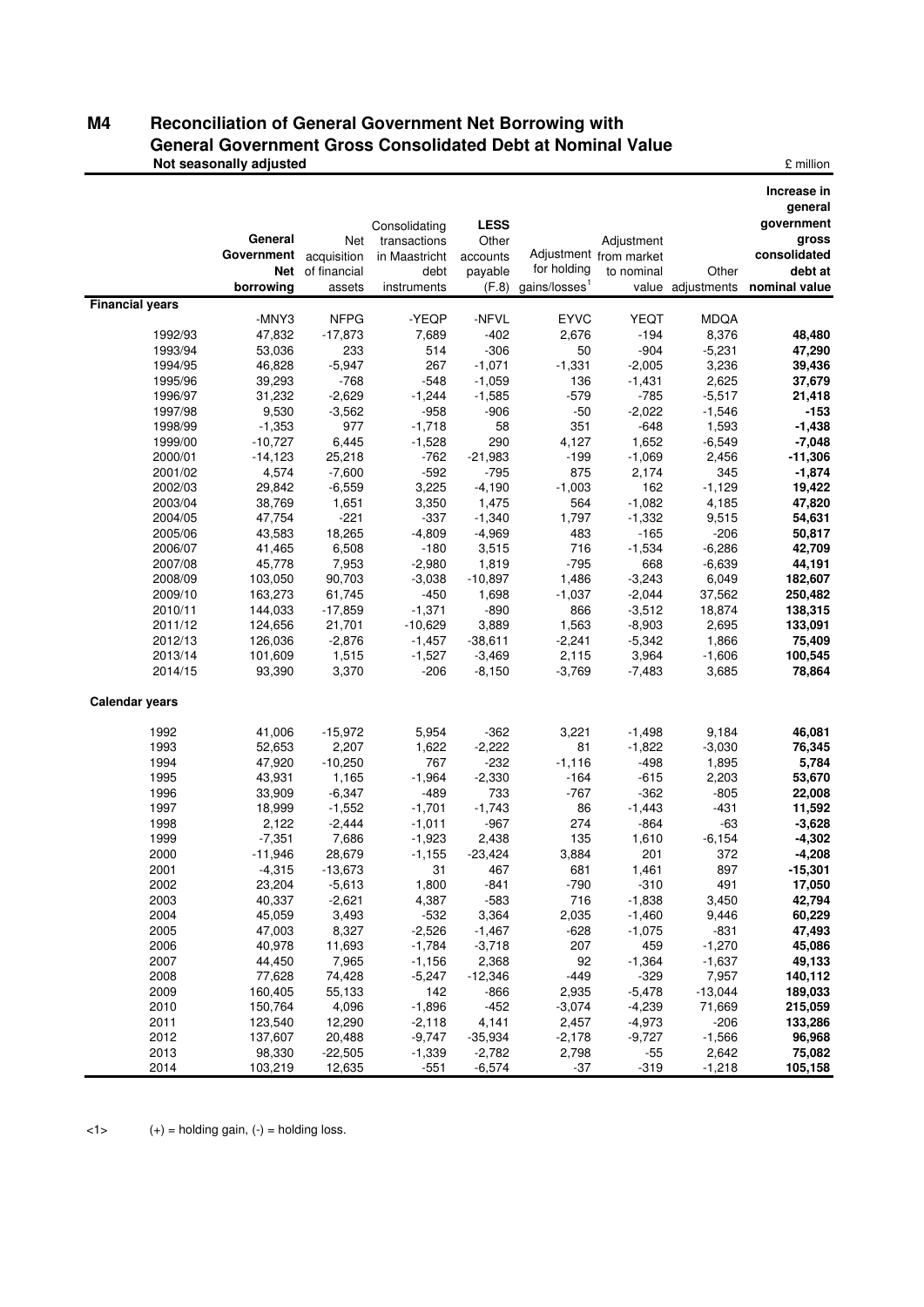| WILL LOA ZUTU DURILUE SIIEELS                                        |             |            |            |                                  |                     |                     |           |                     |            |              | <b>LUMINOI</b> |
|----------------------------------------------------------------------|-------------|------------|------------|----------------------------------|---------------------|---------------------|-----------|---------------------|------------|--------------|----------------|
|                                                                      |             | 2010/11    | 2011/12    | 2012/13                          | 2013/14             | 2014/15             | 2010      | 2011                | 2012       | 2013         | 2014           |
| <b>GENERAL GOVERNMENT TOTAL FINANCIAL LIABILITIES</b>                | KQ6T        | 1,474,453  | 1,751,176  | 1,900,547                        | 1,919,622           | 2,203,731           | 1,468,460 | ,748,851            | 1,867,911  | 868,930      | 2,161,862      |
| <b>LESS</b> Other Accounts payable (F.8)                             | -NNMI       | $-46,367$  | $-42,178$  | $-80,427$                        | $-94,508$           | $-117,559$          | $-44,957$ | $-40,483$           | $-76,402$  | $-87,839$    | $-105,361$     |
| <b>LESS</b> Monetary gold and special drawing rights (F.1)           | M9MM-       | $-9,985$   | $-9,806$   | $-10,039$                        | $-9.411$            | $-9.446$            | $-10,098$ | $-10,063$           | $-9,637$   | $-9,450$     | $-9,406$       |
| LESS Insurance, pension & standardised guarantees (F.6)              | -NNBZ       | $-75,864$  | $-84,266$  | $-69,919$                        | $-61,722$           | $-54,756$           | $-74,174$ | $-84,975$           | $-73,927$  | $-63,253$    | $-56,943$      |
| General govt. gross unconsolidated debt at market prices             | <b>YEQQ</b> | 1,342,237  | 1,614,926  | 1,740,162                        | 1,753,981           | 2,021,970           | 1,339,231 | 1,613,330           | 1,707,945  | 1,708,388    | 1,990,152      |
| Consolidation                                                        |             |            |            |                                  |                     |                     |           |                     |            |              |                |
| LG deposits with CG                                                  | GTI9        | 922        | 1,376      | 1,602                            | 1,410               | 1,221               | 905       | 2,042               | 2,040      | 1,225        | 961            |
| LG holdings of treasury bills                                        | <b>NJEW</b> | 1,127      | 1.275      | 1,169                            | 1,893               | 2.147               | 942       | 512                 | 1,299      | 1,525        | 2,269          |
| LG holdings of gilts                                                 | APEI        | 214        | 988        | 254                              | 1,308               | 643                 | 224       | 434                 | 385        | 1,659        | 1,126          |
| CG loans to LG                                                       | GTG4        | 53,246     | 62,499     | 64,307                           | 64,061              | 64,867              | 53,742    | 54,943              | 63.757     | 64,205       | 64,762         |
| LG loans to CG                                                       | GTG5        |            |            | 263                              | 450                 | 450                 |           |                     | 197        | 403          | 450            |
| Total consolidation                                                  | MDQD        | 55,509     | 66,138     | 67,595                           | 69,122              | 69,328              | 55,813    | 57,931              | 67,678     | 69,017       | 69,568         |
| General govt. gross consolidated debt at market prices               | MDQE        | 1,286,728  | 1,548,788  | 1,672,567                        |                     | 1,684,859 1,952,642 | 1,283,418 | 1,555,399           | 1,640,267  | 1,639,371    | 1,920,584      |
| <b>LESS</b> British central government securities at market prices   | -NIJI       | $-991,215$ | -1,240,520 | -1,387,349 -1,403,772 -1,644,798 |                     |                     |           | -994,719 -1,246,485 | -1,353,986 | $-1,383,096$ | $-1,619,064$   |
| <b>PLUS</b> British central government securities at nominal prices  | <b>BKPM</b> | 918,599    | 1,042,347  | 1,142,442                        | 1,244,355 1,300,401 |                     | 904,202   | ,020,710            | 1,140,272  | 1,243,310    | 1,307,395      |
| :less other bonds at market prices                                   | -NIJJ       | $-78,145$  | $-73.694$  | $-70.473$                        | $-64.018$           | $-60,999$           | $-79,406$ | $-75,020$           | $-73,384$  | $-65,448$    | $-64,779$      |
| plus other bonds at nominal prices:                                  | GK5N        | 76,144     | 68,281     | 63,424                           | 59,732              | 52,774              | 76,900    | 69,077              | 67,480     | 61,594       | 56,753         |
| General govt. gross consolidated debt at nominal prices <sup>2</sup> | YEQG        | 1,212,111  | 1,345,202  | 1,420,611                        | 1,521,156           | 1,600,020           | 1,190,395 | ,323,681            | 1,420,649  | 1,495,731    | 1,600,889      |

### **M5 Reconciliation of General Government Gross Consolidated Debt at Nominal Value uith ESA 2010 balance sheets**  $\epsilon$  million

<1> Excludes financial derivatives

General govt. gross consolidated debt as defined in the Maastricht Treaty.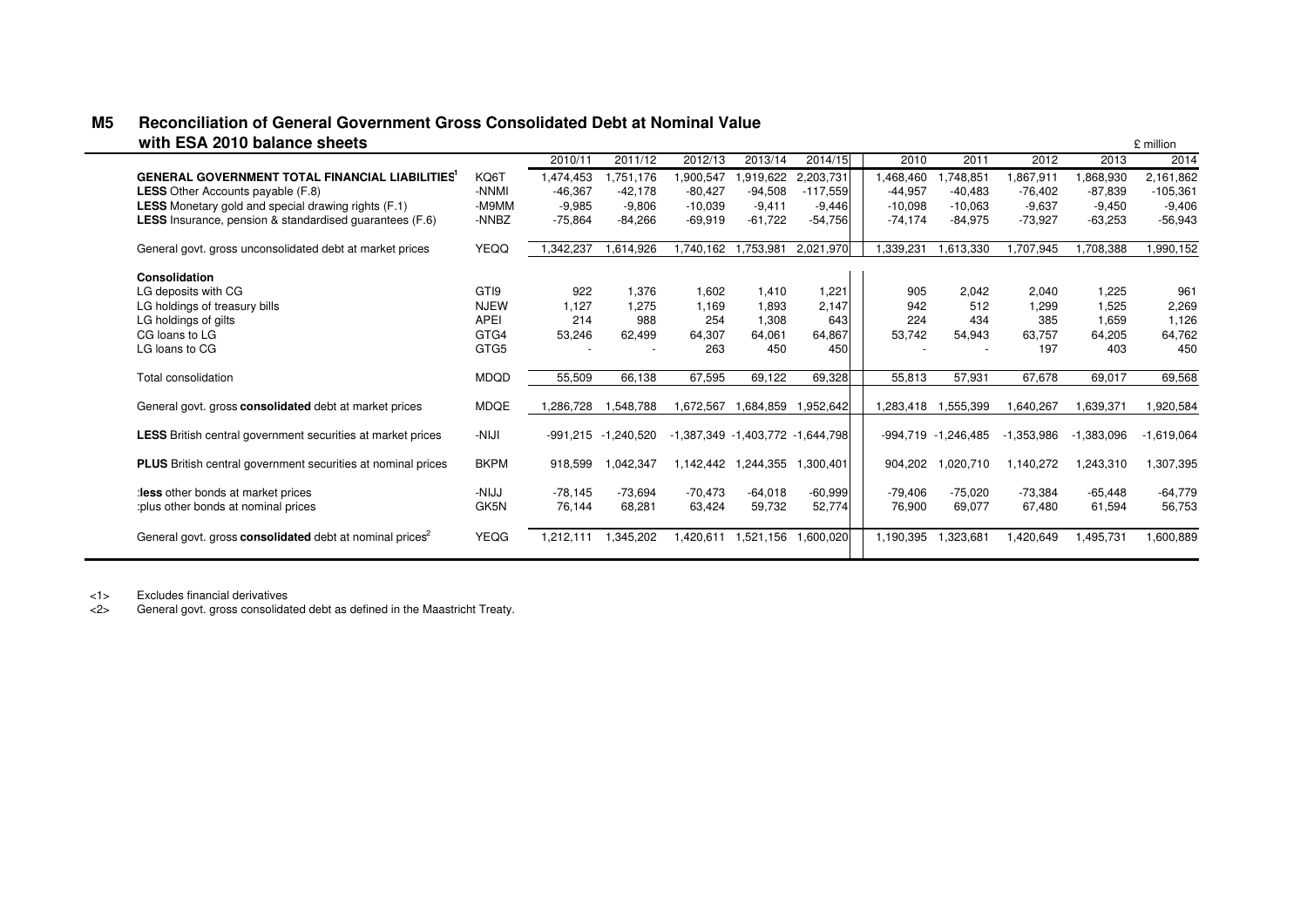### **M6 Reconciliation of Transactions in Maastricht Debt Instruments with ESA 2010 financial account**

|                                                                                 |                  |                          |                          |                          |                          |          |          |                          |                          |                          | £ million |
|---------------------------------------------------------------------------------|------------------|--------------------------|--------------------------|--------------------------|--------------------------|----------|----------|--------------------------|--------------------------|--------------------------|-----------|
|                                                                                 |                  | 2010/11                  | 2011/12                  | 2012/13                  | 2013/14                  | 2014/15  | 2010     | 201 <sup>1</sup>         | 2012                     | 2013                     | 2014      |
| <b>GENERAL GOVERNMENT TRANSACTIONS IN FINANCIAL LIABILITIES</b>                 | <b>NFSK</b>      | 127841                   | 149052                   | 125026                   | 101518                   | 100445   | 161,036  | 135,624                  | 156,529                  | 78,467                   | 114,636   |
| <b>LESS</b> Other Accounts payable (F.8)                                        | -NFVL            | $-890$                   | 3,889                    | $-38,611$                | $-3,469$                 | $-8,150$ | $-452$   | 4.141                    | $-35,934$                | $-2,782$                 | $-6,574$  |
| <b>LESS</b> Monetary gold and special drawing rights (F.1)                      | -NFSL            | $\overline{\phantom{0}}$ | $\overline{\phantom{0}}$ | $\overline{\phantom{a}}$ | $\overline{\phantom{a}}$ |          | $\sim$   | $\overline{\phantom{a}}$ | $\overline{\phantom{a}}$ | $\overline{\phantom{a}}$ |           |
| <b>LESS</b> Insurance technical reserves (F.6)                                  | -NMQL            | $-1,826$                 | $-1,881$                 | $-1,966$                 | $-2,065$                 | $-2,018$ | $-1,809$ | $-1,845$                 | $-1,975$                 | $-2,007$                 | $-2,044$  |
| General govt. <b>unconsolidated</b> transactions in Maastricht debt instruments | <b>MDQF</b>      | 125,125                  | 151,060                  | 84,449                   | 95,984                   | 90,277   | 158,775  | 137,920                  | 118,620                  | 73,678                   | 106,018   |
| Consolidation                                                                   |                  |                          |                          |                          |                          |          |          |                          |                          |                          |           |
| LG deposits with CG                                                             | GTF4             | $-1.467$                 | 917                      | 408                      | $-154$                   | $-116$   | $-1,998$ | 1.312                    | 343                      | $-757$                   | $-222$    |
| LG holdings of treasury bills                                                   | <b>NFPV</b>      | 899                      | 148                      | $-107$                   | 724                      | 255      | 856      | $-430$                   | 787                      | 225                      | 748       |
| LG holdings of gilts                                                            | <b>NFOI</b>      | $-19$                    | 771                      | $-733$                   | 1,053                    | $-662$   | $-19$    | 209                      | $-50$                    | 1,276                    | $-532$    |
| CG loans to LG                                                                  | GTF8             | 1,958                    | 8,793                    | 1,626                    | $-283$                   | 729      | 3,057    | 1,027                    | 8.469                    | 389                      | 511       |
| LG loans to CG                                                                  | GTF <sub>6</sub> | $\overline{\phantom{a}}$ |                          | 263                      | 187                      |          |          | <b>.</b>                 | 198                      | 206                      | 46        |
| Total consolidating transactions                                                | YEQP             | 1,371                    | 10,629                   | 1,457                    | .527                     | 206      | 1,896    | 2.118                    | 9.747                    | 1,339                    | 551       |
| General govt. consolidated transactions in Maastricht debt instruments          | <b>YEQR</b>      | 123.754                  | 140.431                  | 82,992                   | 94,457                   | 90,071   | 156.879  | 135.802                  | 108.873                  | 72.339                   | 105,467   |

<1> Excludes financial derivatives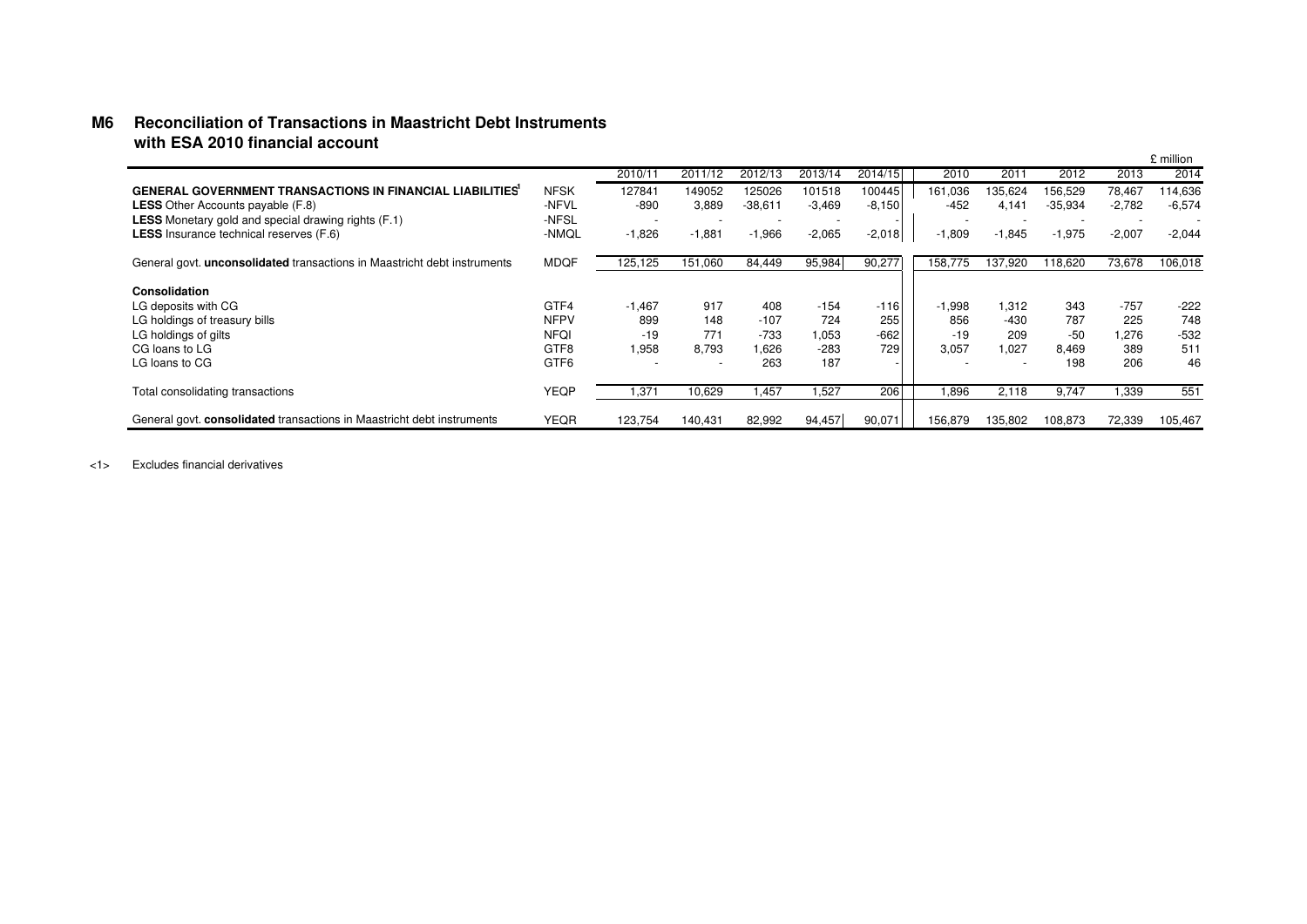### **M7 Government Deficit under the Maastricht Treaty Reconciliation of versions of net borrowing Not seasonally adjusted**

£ million

|                        |                       |                     |                   | Net        |                     |
|------------------------|-----------------------|---------------------|-------------------|------------|---------------------|
|                        | General<br>government |                     |                   | borrowing  | Net                 |
|                        | net                   | General             |                   | as a       | borrowing           |
|                        |                       |                     | Gross             | percentage | as a                |
|                        | borrowing             | governme            | domestic          | of GDP     | percentage          |
|                        | (UK Public            | nt net              | product at        | (Public    | of GDP              |
|                        | Sector                | borrowing           | current           | sector     |                     |
|                        | Finances              | (EDP <sup>3</sup> ) | market            | finances   | (EDP <sup>3</sup> ) |
|                        | $version)^2$          | version)            | prices            | version)   | $version)^{1,2}$    |
| <b>Financial years</b> |                       |                     |                   |            |                     |
|                        | -NNBK                 | -MNY3               | <b>BKTL</b>       |            |                     |
| 1995/96                | 37,138                | 39,293              | 794,983           | 4.7        | 4.9                 |
| 1996/97                | 29,618                | 31,232              | 847,895           | 3.5        | 3.7                 |
| 1997/98                | 9,529                 | 9,530               | 890,311           | 1.1        | 1.1                 |
| 1998/99                | $-1,353$              | $-1,353$            | 933,474           | $-0.1$     | $-0.1$              |
| 1999/00                | $-10,727$             | $-10,727$           | 979,291           | $-1.1$     | $-1.1$              |
| 2000/01                | $-14,123$             |                     | -14,123 1,034,257 | $-1.4$     | $-1.4$              |
| 2001/02                | 4,574                 | 4,574               | 1,072,891         | 0.4        | 0.4                 |
| 2002/03                | 29,842                |                     | 29,842 1,135,829  | 2.6        | 2.6                 |
| 2003/04                | 38,769                | 38,769              | 1,209,281         | 3.2        | 3.2                 |
| 2004/05                | 47,754                |                     | 47,754 1,269,505  | 3.8        | 3.8                 |
| 2005/06                | 43,583                |                     | 43,583 1,350,055  | 3.2        | 3.2                 |
| 2006/07                | 41,465                | 41,465              | 1,424,361         | 2.9        | 2.9                 |
| 2007/08                | 45,778                |                     | 45,778 1,498,594  | 3.1        | 3.1                 |
| 2008/09                | 103,050               | 103,050             | 1,502,318         | 6.9        | 6.9                 |
| 2009/10                | 163,273               | 163,273             | 1,501,670         | 10.9       | 10.9                |
| 2010/11                | 144,033               |                     | 144,033 1,576,231 | 9.1        | 9.1                 |
| 2011/12                | 124,656               |                     | 124,656 1,628,485 | 7.7        | 7.7                 |
| 2012/13                | 126,036               |                     | 126,036 1,663,874 | 7.6        | 7.6                 |
| 2013/14                | 101,609               |                     | 101,609 1,731,762 | 5.9        | 5.9                 |
|                        |                       |                     |                   |            |                     |
| 2014/15                | 93,390                |                     | 93,390 1,808,712  | 5.2        | 5.2                 |
| <b>Calendar years</b>  |                       |                     |                   |            |                     |
|                        |                       |                     |                   |            |                     |
| 1995                   | 42,293                | 43,931              | 782,978           | 5.4        | 5.6                 |
| 1996                   | 32,180                | 33,909              | 836,190           | 3.8        | 4.1                 |
| 1997                   | 18,317                | 18,999              | 878,780           | 2.1        | 2.2                 |
| 1998                   | 2,122                 | 2,122               | 923,294           | 0.2        | 0.2                 |
| 1999                   | $-7,351$              | $-7,351$            | 963,196           | $-0.8$     | $-0.8$              |
| 2000                   | $-11,946$             | -11,946             | 1,023,512         | $-1.2$     | $-1.2$              |
| 2001                   | $-4,315$              | $-4,315$            | 1,062,262         | $-0.4$     | $-0.4$              |
| 2002                   | 23,204                | 23,204              | 1,117,171         | 2.1        | 2.1                 |
| 2003                   | 40,337                |                     | 40,337 1,190,525  | 3.4        | 3.4                 |
| 2004                   | 45,059                |                     | 45,059 1,255,191  | 3.6        | 3.6                 |
| 2005                   | 47,003                |                     | 47,003 1,326,660  | 3.5        | 3.5                 |
| 2006                   | 40,978                | 40,978              | 1,403,726         | 2.9        | 2.9                 |
| 2007                   | 44,450                | 44,450              | 1,480,956         | 3.0        | 3.0                 |
| 2008                   | 77,628                | 77,628              | 1,518,675         | 5.1        | 5.1                 |
| 2009                   | 160,405               | 160,405             | 1,482,144         | 10.8       | 10.8                |
| 2010                   | 150,764               | 150,764             | 1,558,365         | 9.7        | 9.7                 |
| 2011                   | 123,540               | 123,540             | 1,617,677         | 7.6        | 7.6                 |
| 2012                   | 137,607               | 137,607             | 1,655,384         | 8.3        | 8.3                 |
| 2013                   | 98,330                | 98,330              | 1,713,122         | 5.7        | 5.7                 |
| 2014                   | 103,219               | 103,219             | 1,791,934         | 5.8        | 5.8                 |

 <1> Net borrowing as a percentage of GDP is calculated by dividing net borrowing by the UK National Accounts version of non seasonally adjusted GDP.

 <2> As a result of methodological changes introduced due to the implementation of the European System of accounts (ESA) 2010, the European definition of net borrowing is now consistent with the UK's Public Sector Finance definition.

<3> EDP = Excessive Deficit Procedure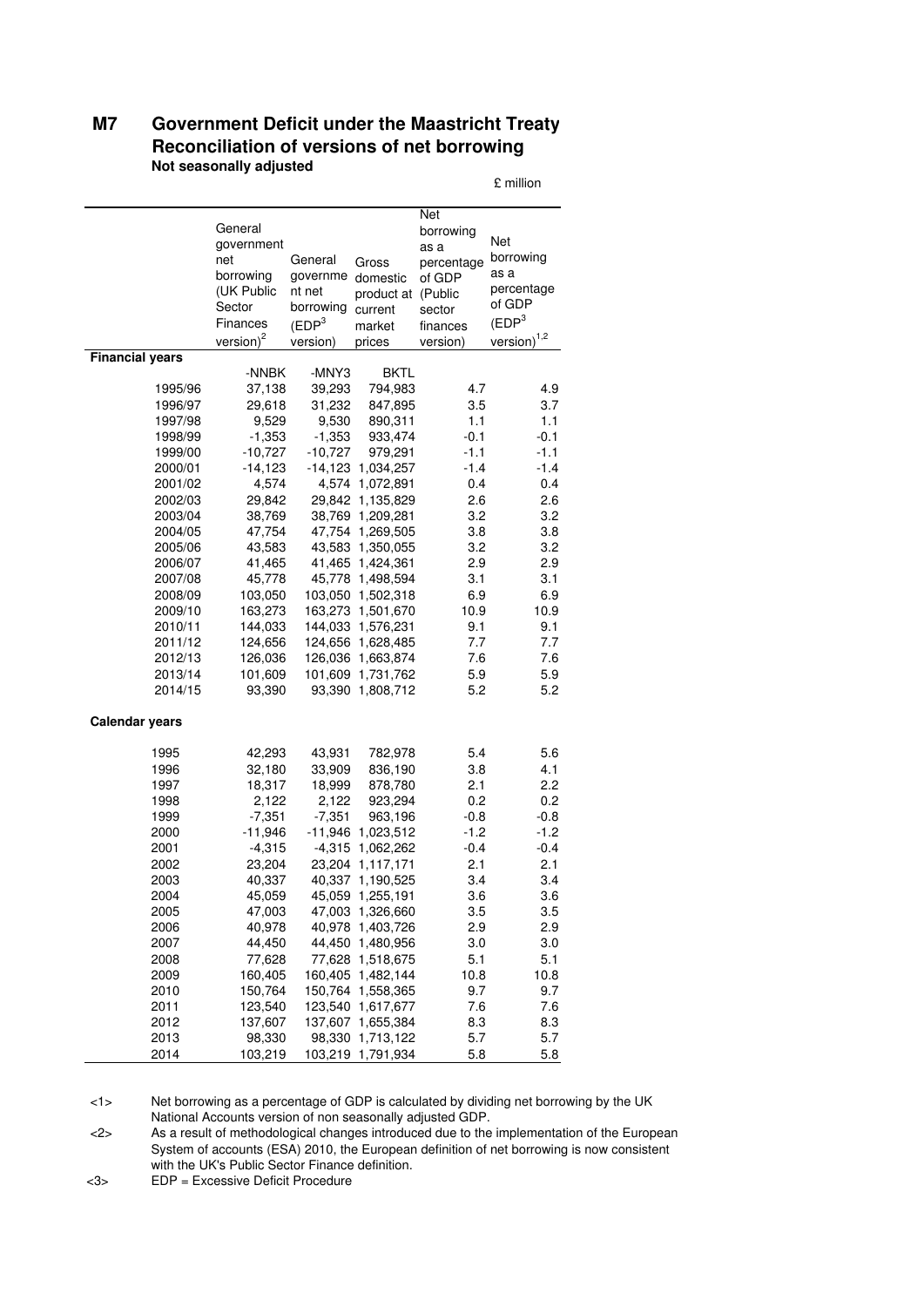### **M8R Government Deficit and Debt Under the Maastricht Treaty**

|                        | General<br>government net<br>borrowing | General<br>government<br>gross<br>consolidated<br>debt at<br>nominal value prices | Gross domestic<br>product (GDP) at as a<br>current market | Net borrowing<br><b>GDP</b> | Gross<br>consolidated debt<br>percentage of as a percentage<br>of GDP |
|------------------------|----------------------------------------|-----------------------------------------------------------------------------------|-----------------------------------------------------------|-----------------------------|-----------------------------------------------------------------------|
| <b>Financial years</b> |                                        |                                                                                   |                                                           |                             |                                                                       |
|                        | -MNY3                                  | <b>YEQG</b>                                                                       | <b>BKTL</b>                                               |                             | YEQJ                                                                  |
| 1992/93                | 0                                      | 0                                                                                 | 0                                                         | 0.0                         | 0.0                                                                   |
| 1993/94                | 0                                      | 0                                                                                 | 0                                                         | 0.0                         | 0.0                                                                   |
| 1994/95                | 0                                      | 0                                                                                 | 0                                                         | 0.0                         | 0.0                                                                   |
| 1995/96                | 0                                      | 0                                                                                 | 0                                                         | 0.0                         | 0.0                                                                   |
| 1996/97                | 0                                      | 0                                                                                 | 0                                                         | 0.0                         | 0.0                                                                   |
| 1997/98                | 0                                      | 0                                                                                 | 0                                                         | 0.0                         | 0.0                                                                   |
| 1998/99                | 0                                      | 0                                                                                 | 0                                                         | 0.0                         | 0.0                                                                   |
| 1999/00                | 0                                      | 0                                                                                 | 0                                                         | 0.0                         | 0.0                                                                   |
| 2000/01                | 0                                      | 0                                                                                 | 0                                                         | 0.0                         | 0.0                                                                   |
| 2001/02                | 0                                      | 0                                                                                 | 0                                                         | 0.0                         | 0.0                                                                   |
| 2002/03                | 0                                      | 0                                                                                 | 0                                                         | 0.0                         | 0.0                                                                   |
| 2003/04                | 0                                      | 0                                                                                 | 0                                                         | 0.0                         | 0.0                                                                   |
| 2004/05                | 0                                      | 0                                                                                 | 0                                                         | 0.0                         | 0.0                                                                   |
| 2005/06                | 0                                      | 0                                                                                 | 0                                                         | 0.0                         | 0.0                                                                   |
| 2006/07                | 0                                      | 0                                                                                 | 0                                                         | 0.0                         | 0.0                                                                   |
| 2007/08                | 0                                      | 0                                                                                 | $\mathbf 0$                                               | 0.0                         | 0.0                                                                   |
| 2008/09                | 0                                      | 0                                                                                 | 0                                                         | 0.0                         | 0.0                                                                   |
| 2009/10                | 0                                      | 0                                                                                 | 0                                                         | 0.0                         | 0.0                                                                   |
| 2010/11                | 0                                      | 0                                                                                 | 0                                                         | 0.0                         | 0.0                                                                   |
| 2011/12                | 0                                      | 0                                                                                 | $\pmb{0}$                                                 | 0.0                         | 0.0                                                                   |
| 2012/13                | 0                                      | 0                                                                                 | $\pmb{0}$                                                 | 0.0                         | 0.0                                                                   |
| 2013/14                | 14                                     | $\pmb{0}$                                                                         | 361                                                       | 0.0                         | $-0.1$                                                                |
| <b>Calendar years</b>  |                                        |                                                                                   |                                                           |                             |                                                                       |
| 1992                   | 0                                      | 0                                                                                 | 0                                                         | 0.0                         | 0.0                                                                   |
| 1993                   | 0                                      | 0                                                                                 | 0                                                         | 0.0                         | 0.0                                                                   |
| 1994                   | 0                                      | 0                                                                                 | 0                                                         | 0.0                         | 0.0                                                                   |
| 1995                   | 0                                      | 0                                                                                 | 0                                                         | 0.0                         | 0.0                                                                   |
| 1996                   | 0                                      | 0                                                                                 | 0                                                         | 0.0                         | 0.0                                                                   |
| 1997                   | 0                                      | 0                                                                                 | 0                                                         | 0.0                         | 0.0                                                                   |
| 1998                   | 0                                      | 0                                                                                 | 0                                                         | 0.0                         | 0.0                                                                   |
| 1999                   | 0                                      | 0                                                                                 | 0                                                         | 0.0                         | 0.0                                                                   |
| 2000                   | $\pmb{0}$                              | $\pmb{0}$                                                                         | $\pmb{0}$                                                 | 0.0                         | $0.0\,$                                                               |
| 2001                   | $\pmb{0}$                              | 0                                                                                 | 0                                                         | 0.0                         | $0.0\,$                                                               |
| 2002                   | $\pmb{0}$                              | 0                                                                                 | 0                                                         | 0.0                         | $0.0\,$                                                               |
| 2003                   | 0                                      | 0                                                                                 | 0                                                         | $0.0\,$                     | 0.0                                                                   |
| 2004                   | 0                                      | 0                                                                                 | 0                                                         | 0.0                         | $0.0\,$                                                               |
| 2005                   | 0                                      | 0                                                                                 | 0                                                         | 0.0                         | $0.0\,$                                                               |
| 2006                   | 0                                      | 0                                                                                 | 0                                                         | 0.0                         | $0.0\,$                                                               |
| 2007                   | 0                                      | 0                                                                                 | 0                                                         | 0.0                         | $0.0\,$                                                               |
| 2008                   | 0                                      | 0                                                                                 | 0                                                         | 0.0                         | $0.0\,$                                                               |
| 2009                   | 0                                      | 0                                                                                 | 0                                                         | 0.0                         | 0.0                                                                   |
| 2010                   | 0                                      | 0                                                                                 | 0                                                         | 0.0                         | 0.0                                                                   |
| 2011                   | 0                                      | 0                                                                                 | 0                                                         | 0.0                         | $0.0\,$                                                               |
| 2012                   | 0                                      | 0                                                                                 | 0                                                         | 0.0                         | $0.0\,$                                                               |
| 2013                   | $\pmb{0}$                              | $\pmb{0}$                                                                         | $\mathbf 0$                                               | 0.0                         | $0.0\,$                                                               |
| 2014                   | 1,421                                  | 27                                                                                | 444                                                       | 0.1                         | $-0.1$                                                                |

**(Revisions from figures published in April 2015)**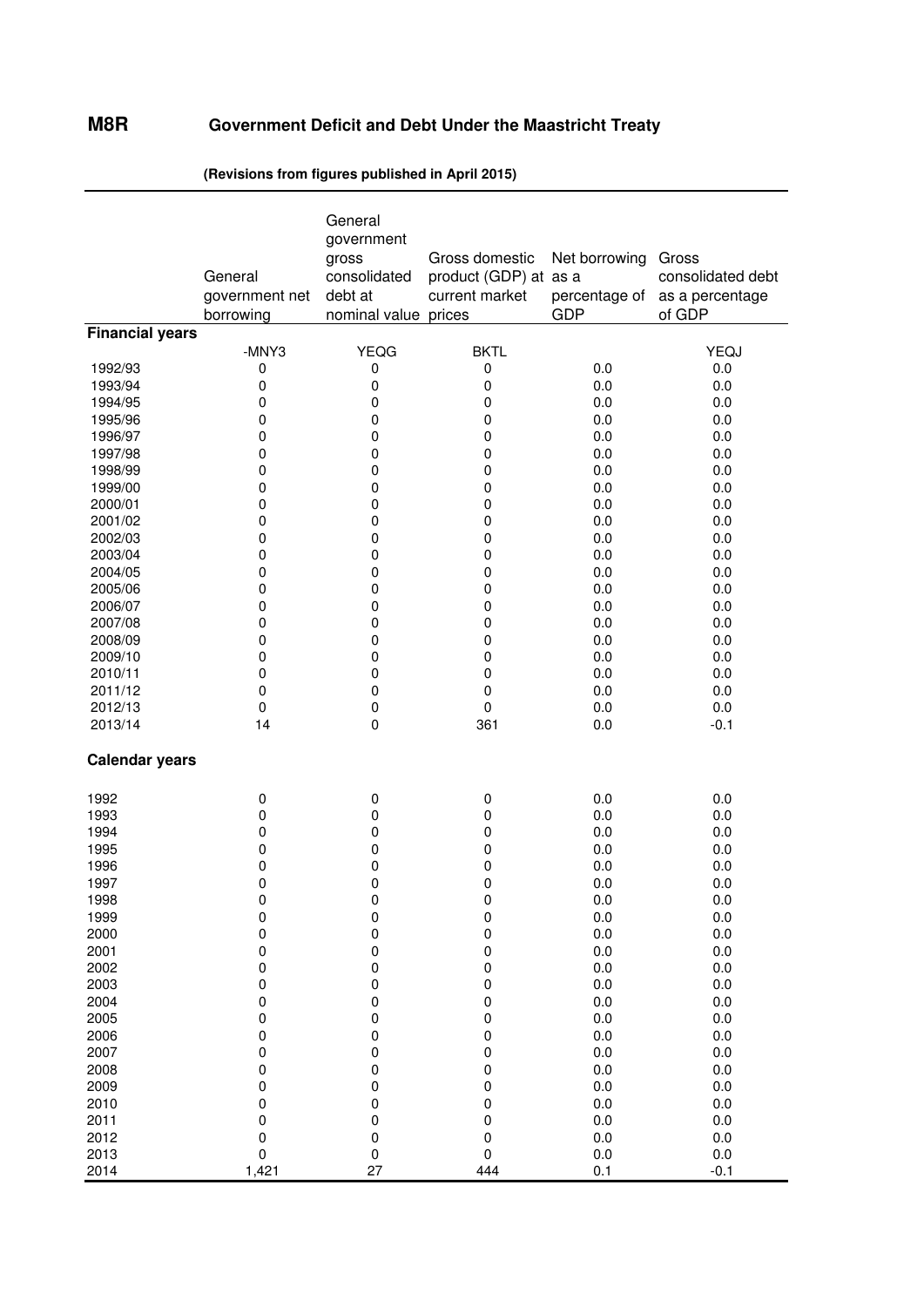#### **M9 Supplementary Table for the Financial Crisis (1)**

**Part 1 : Net general government revenue (impact on government deficit)**

| £ millions |                                                                      | 2007     | 2008     | 2009     | 2010     | 2011     | 2012  | 2013     | 2014     |
|------------|----------------------------------------------------------------------|----------|----------|----------|----------|----------|-------|----------|----------|
| А          | REVENUE (a+b+c+d)                                                    | 179      | 22.779   | 9,825    | 4,733    | 4,693    | 5.292 | 2,052    | 1,629    |
| a)         | Guarantee fees receivable                                            | $\Omega$ | 399      | 2.707    | 2.290    | 2.180    | 920   | 320      | $\Omega$ |
| b)         | Interest receivable                                                  | 179      | 925      | 921      | 2.035    | 2.513    | 2.102 | 1.732    | 1,629    |
| c)         | Dividends received                                                   | $\Omega$ | $\Omega$ | 0        | n        | 0        | 2.270 | 0        |          |
| d)         | Other                                                                | $\Omega$ | 21.455   | 6.197    | 408      | $\Omega$ |       | $\Omega$ |          |
| в          | $EXPENDITIVE(E+f+q+h)$                                               | 137      | 27.228   | 17.021   | 3.427    | 3.758    | 3.663 | 3,093    | 2,268    |
| e)         | Interest payable (2)                                                 | $\Omega$ | 581      | 2.935    | 2.497    | 2.558    | 2.518 | 2.198    | 1,947    |
|            | Capital injections recorded as deficit-increasing (capital transfer) | $\Omega$ | 2.468    | 11.339   | $\Omega$ | 0        |       | $\Omega$ | n        |
| g)         | Guarantee calls                                                      | $\Omega$ | $\Omega$ | $\Omega$ | $\Omega$ | $\Omega$ |       | $\Omega$ |          |
| h)         | Other                                                                | 137      | 24.179   | 2.747    | 930      | 1,200    | 1.145 | 895      | 321      |
| с          | Net general government revenue (A-B)                                 | 42       | $-4,449$ | $-7,196$ | 1,306    | 935      | 1,629 | $-1,041$ | $-639$   |

**Part 2 : Outstanding amount of general government assets, actual liabilities (4)** 

**and contingent liabilities** £ millions (3)

**Assets (D=a+b+c)**

|    |                                                                       | 2007        | 2008    | 2009     | 2010    | 2011    | 2012     | 2013           | 2014     |
|----|-----------------------------------------------------------------------|-------------|---------|----------|---------|---------|----------|----------------|----------|
| D  | <b>Closing balance sheet</b>                                          | $\Omega$    | 35,307  | 71,439   | 156,638 | 117,923 | 126,856  | 120,249        | 110,156  |
| a) | Loans                                                                 | $\mathbf 0$ | 17,859  | 25,829   | 89,341  | 79,356  | 72,102   | 65,406         | 55,960   |
| b) | Securities other than shares (4)                                      | $\mathbf 0$ | 5,000   | $\Omega$ | 9.603   | 8,980   | 7.968    | 1,655          | 1,008    |
| C) | Shares and other equity                                               | 0           | 12,448  | 45,610   | 57,694  | 29,587  | 46,786   | 53,188         | 53,188   |
|    | Liabilities<br>$(D=a+b)$                                              |             |         |          |         |         |          |                |          |
| D  | <b>Closing balance sheet</b>                                          | $\Omega$    | 61,237  | 111,287  | 170,815 | 156,595 | 145,121  | 133,308        | 125,416  |
| a) | Loans                                                                 | $\mathbf 0$ | 2,719   | $\Omega$ | 0       |         | $\Omega$ | $\Omega$       | $\Omega$ |
| b) | Securities other than shares (4)                                      | 0           | 58,518  | 111,287  | 170,815 | 156,595 | 145,121  | 133,308        | 125,416  |
|    | Outside general government -                                          |             |         |          |         |         |          |                |          |
|    | <b>Contingent liabilities</b>                                         |             |         |          |         |         |          |                |          |
| d) | Liabilities and assets outside general government under guarantee (5) | 26,930      | 125,000 | 345,537  | 247,578 | 89,200  |          |                | 0        |
| e) | Securities issued under liquidity schemes (6)                         | 0           | 184,570 | 205.694  | 118,000 | 79,000  | 8,000    | $\overline{0}$ | 0        |

1. This table relates to activities undertaken to directly support financial institutions.It should not include support measures for non-financial institutions, financial institutions not<br>themselves in need of rescue inter

2. Interest payable includes actual interest, where relevant, and imputed interest on financing (see explanatory note).

3. The appropriate valuation for all entries in part 2 is nominal value except for ordinary quoted shares which should be recorded at market value, ordinary unquoted shares which<br>should where possible be valued in line wit market value can be reliably determined. In Council Regulation 479/2009, as amended, the nominal value is considered equivalent to the face value. The nominal valuation of<br>certain instruments, notably deposits and various

4. By convention, for the liabilities entry under "general government" (which is the impact on Maastricht Debt from activities to support financial institutions), it is assumed that there is a direct impact on government debt from activities which imply a transfer of cash from government (e.g. transfer of cash relating to capital injections, loans granted, purchase of<br>financial assets), except for the impac

5. The row 'Other assets and liabilities of general government entities' can include the assests and liabilities of entities that have been reclassified into general government or the assets and liabilities of newly established government defeasance structures. In this case care should be taken to avoid counting the debt effect of the rate of financing twice (see explanatory note).

It can also contain assets and/or Maastricht Debt type of liabilities that do not fit on the other lines. In case the line is used a country footnote should be added with an explanation

6. Guarantees covered are those granted by general government to non-general government units. It does not include guarantees on bank deposits, or guarantees on the liabilities<br>of special purpose entities included below. I government would incur a liability in case of a call.

7. Liquidity schemes included here are those where the government securities used are not recorded as government debt (see the Eurostat Decision and accompanying guidance note for details). By convention, they are recorded in part 2 as "contingent liabilities outside the general government", as for guarantees, though it should be noted that the exposure of government is likely to be limited.

8. Special purpose entities included here are those where government has a significant role, including a guarantee, but which are classified outside the general government sector<br>(see the Eurostat Decision and accompanying government).